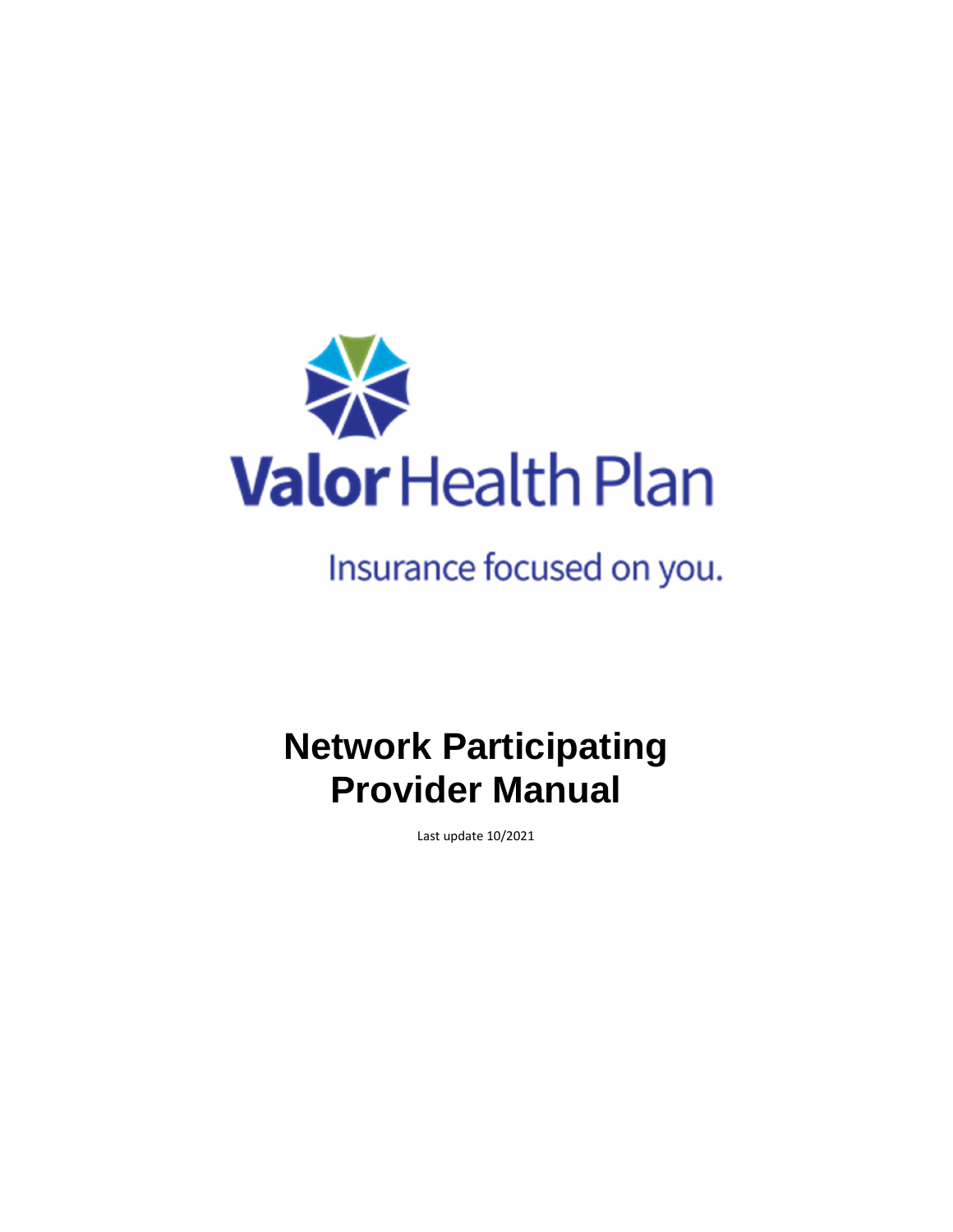# **Table of Contents**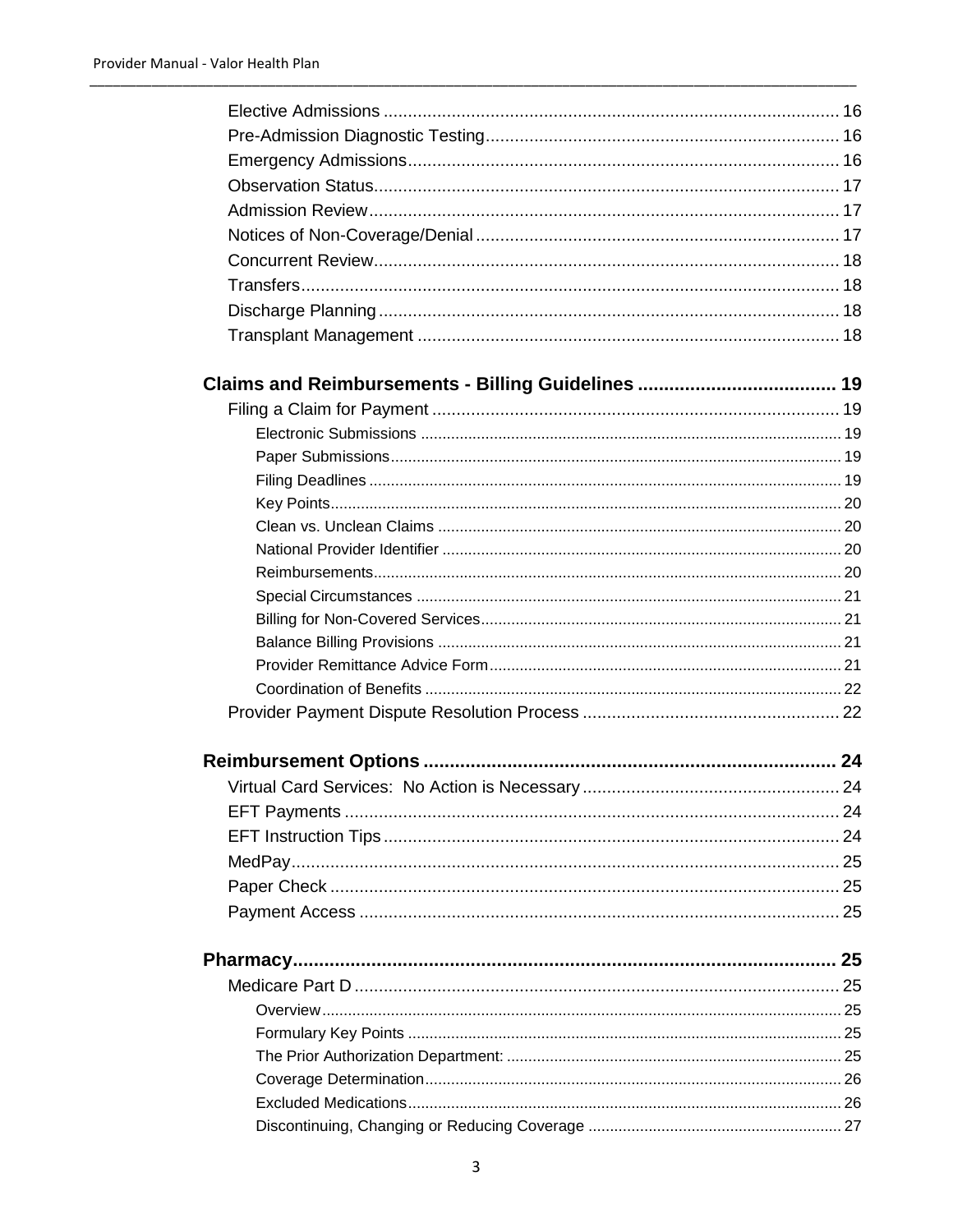| Medicare Part B vs. Part D Coverage Determination for Prescription Medications |  |
|--------------------------------------------------------------------------------|--|
|                                                                                |  |
|                                                                                |  |
|                                                                                |  |
|                                                                                |  |
|                                                                                |  |
|                                                                                |  |
|                                                                                |  |
|                                                                                |  |
|                                                                                |  |
| Provider, Member and Member's Family Satisfaction Surveys  33                  |  |
|                                                                                |  |
|                                                                                |  |
|                                                                                |  |
|                                                                                |  |
| Medicare Advantage and Part D Fraud, Waste and Abuse  35                       |  |
| Scope of Fraud, Waste and Abuse on the Healthcare System  35                   |  |
|                                                                                |  |
|                                                                                |  |
|                                                                                |  |
|                                                                                |  |
|                                                                                |  |
|                                                                                |  |
| Medicare Improvements for Patients and Providers Act (MIPPA) 37                |  |
|                                                                                |  |
|                                                                                |  |
|                                                                                |  |
|                                                                                |  |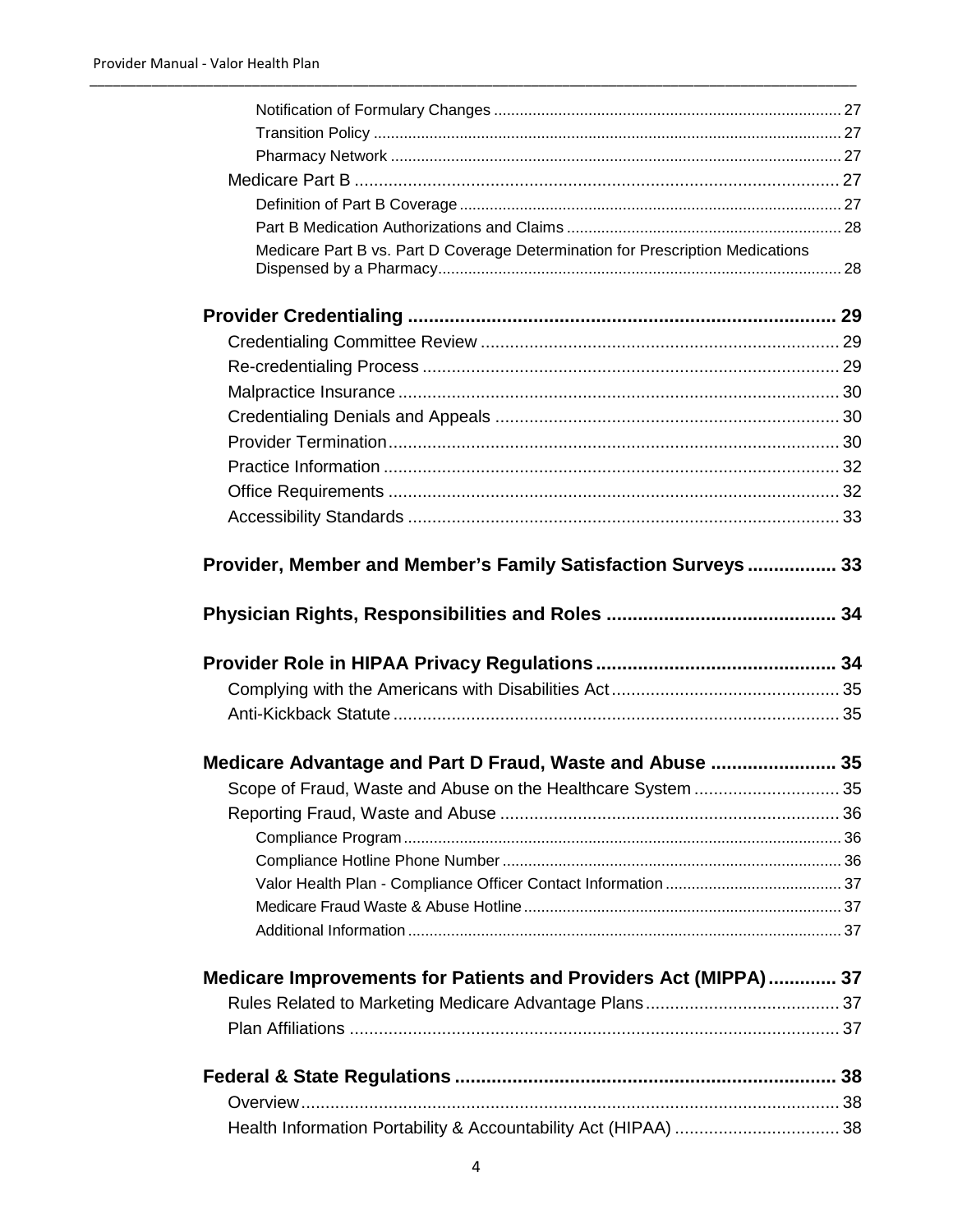# **Introducing Valor Health Plan (HMO SNP)**

Welcome to the Valor Health Plan (Valor) Institutional Special Needs Plan (HMO SNP). We are pleased to have you as a participating provider. Valor is an Ohio-based Health Maintenance Organization (HMO) dedicated to Medicare Advantage product offerings. Valor serves individuals with Medicare and living in a residential healthcare facility.

A Special Needs Plan (SNP) is a Medicare Advantage (MA) coordinated care plan that exclusively enrolls a disproportionate percentage of special needs individuals as set forth in  $\S422.4(a)(1)$  (iv) of the MA regulations and provides Part D benefits under 42 CFR Part 423. A SNP is also an MA plan that has been approved by the Centers for Medicare & Medicaid Services (CMS) meeting the MA SNP requirements, on a plan-by-plan basis using criteria that includes the appropriateness of the target population, the existence of clinical programs or special expertise to serve the target population.

Members must reside in the approved service area in order to enroll in the plan. The current Ohio service area includes the following counties:

| <b>Valor Health Plan CMS Counties</b> |           |            |              |
|---------------------------------------|-----------|------------|--------------|
| Adams                                 | Erie      | Licking    | Portage      |
| Allen                                 | Fairfield | Logan      | Preble       |
| Ashland                               | Fayette   | Lorain     | Putnam       |
| Ashtabula                             | Fulton    | Lucas      | Sandusky     |
| Auglaize                              | Geauga    | Madison    | Seneca       |
| <b>Brown</b>                          | Greene    | Mahoning   | Shelby       |
| <b>Butler</b>                         | Guernsey  | Medina     | <b>Stark</b> |
| Carroll                               | Hamilton  | Mercer     | Summit       |
| Champaign                             | Hancock   | Miami      | Trumbull     |
| Clark                                 | Harrison  | Monroe     | Tuscarawas   |
| Clermont                              | Henry     | Montgomery | Van Wert     |
| Clinton                               | Highland  | Morgan     | Vinton       |
| Columbiana                            | Hocking   | Morrow     | Warren       |
| Coshocton                             | Holmes    | Noble      | Washington   |
| Crawford                              | Huron     | Ottawa     | Wayne        |
| Cuyahoga                              | Jackson   | Paulding   | Wood         |
| Darke                                 | Knox      | Perry      | Wyandot      |
| Defiance                              | Lake      | Pike       |              |

# **Model of Care**

Our model of care ensures early diagnosis and intervention by the Nurse Practitioner (NP) and/or Primary Care Physician (PCP), to encourage improved communication between providers and Members (and family, if desired), and the delivery of the appropriate services. Care coordination is central to our model of care. This approach is centered in the belief that an individualized, closely monitored and highly coordinated level of care can enhance patient well-being.

As a result, Valor's model of care is grounded in the following core principles: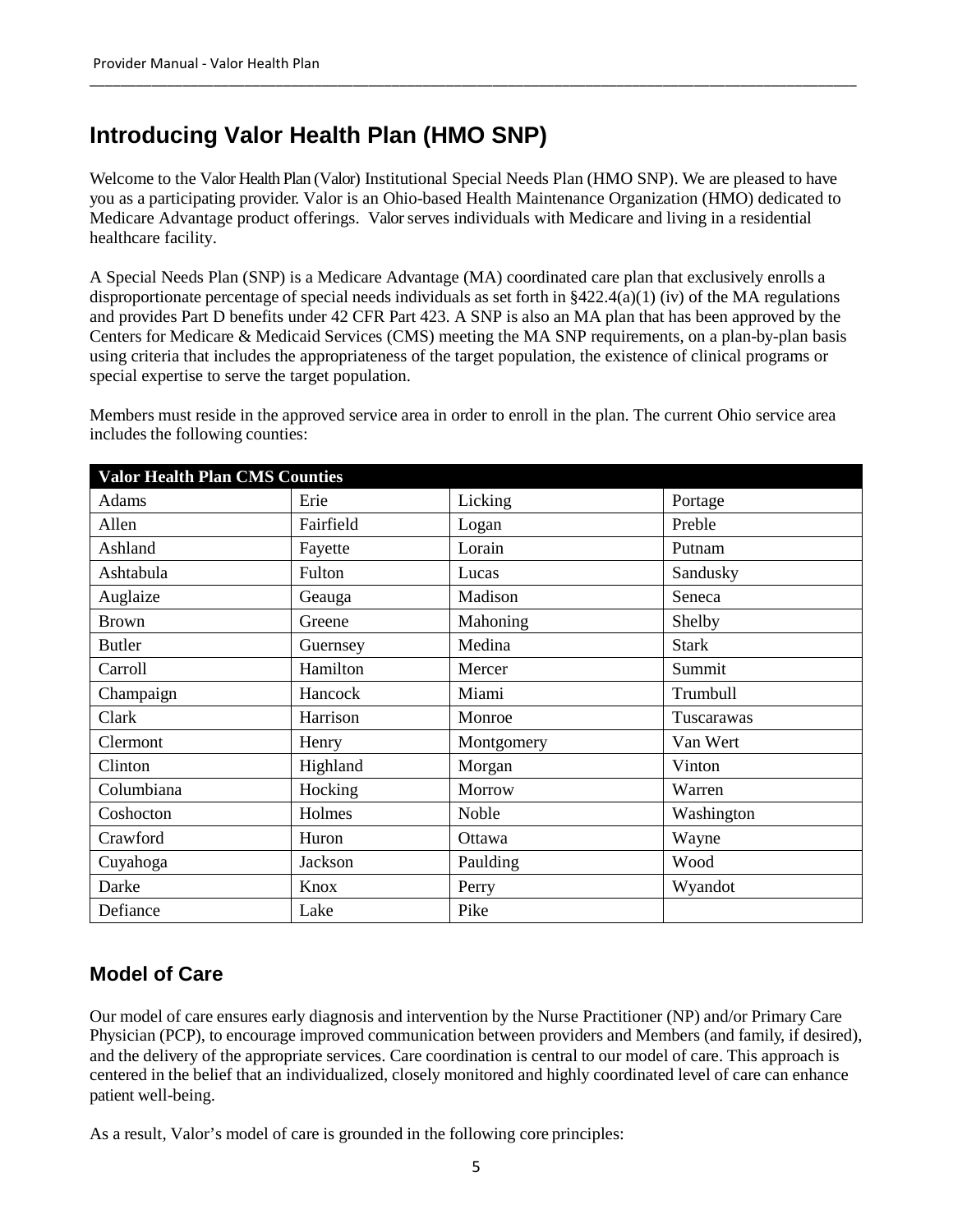- Nurse Practitioners (NPs) will coordinate and provide care for members residing in a network residential care facility, with an emphasis on a Member's well-being and maintaining an optimal level of wellness.
- Case Managers will coordinate care for those members residing in the community through telephonic contact and face-to-face intervention with the NP when necessary.
- Clinicians will monitor the complete picture of a Member's physical, social and psychological needs.
- Plan providers will have experience or additional education in geriatric medicine, with a specific interest in caring for the frail, elderly and disabled.
- The model will minimize Member transfers of care and provide a greater amount of care within the nursing home or other least restrictive setting by bringing providers to the Member, when possible.
- Clinicians will place a strong focus on disease prevention, working with nursing home staff and other clinicians to help ensure regular assessments and early detection of health conditions.
- Care teams advocate for patients and assist with maximizing care benefits available to them.
- Families will be encouraged to be more involved in a Member's care, with stronger and more consistent communication among the family, their care team, and nursing home staff.

Each Member has a Primary Care Physician. Members are also assigned an NP who works with the Primary Care Physicians, nursing facilities staff, and families to provide intensive primary and preventive services to Members who have a long-term or advanced illness or have disabilities.

#### **The Role of the Primary Care Physician**

The following specialties are considered Primary Care Physicians, or PCPs:

- Family practice
- General practice
- **Geriatrics**
- Internal medicine

All Valor Members must select a PCP. If the Member has not selected a PCP, one will be assigned based on the Member's geographic area.

The scope of services to be provided by the PCP may include, but is not limited to, the following:

- Diagnostic testing and treatment
- is injections and injectable substances
- Office or nursing facility visits for illness, injury and prevention

The PCP has the primary responsibility for coordinating the Member's overall healthcare among the Member's various healthcare providers. The PCP works closely with the NP, to reduce redundant or unnecessary services and provide the most cost-effective care. Valor monitors referrals to promote the use of network providers, analyze referral patterns and assess medical necessity.

PCPs, as well as all other providers, are expected to:

- Maintain high quality of care
- Provide the appropriate level of care
- Use healthcare resources efficiently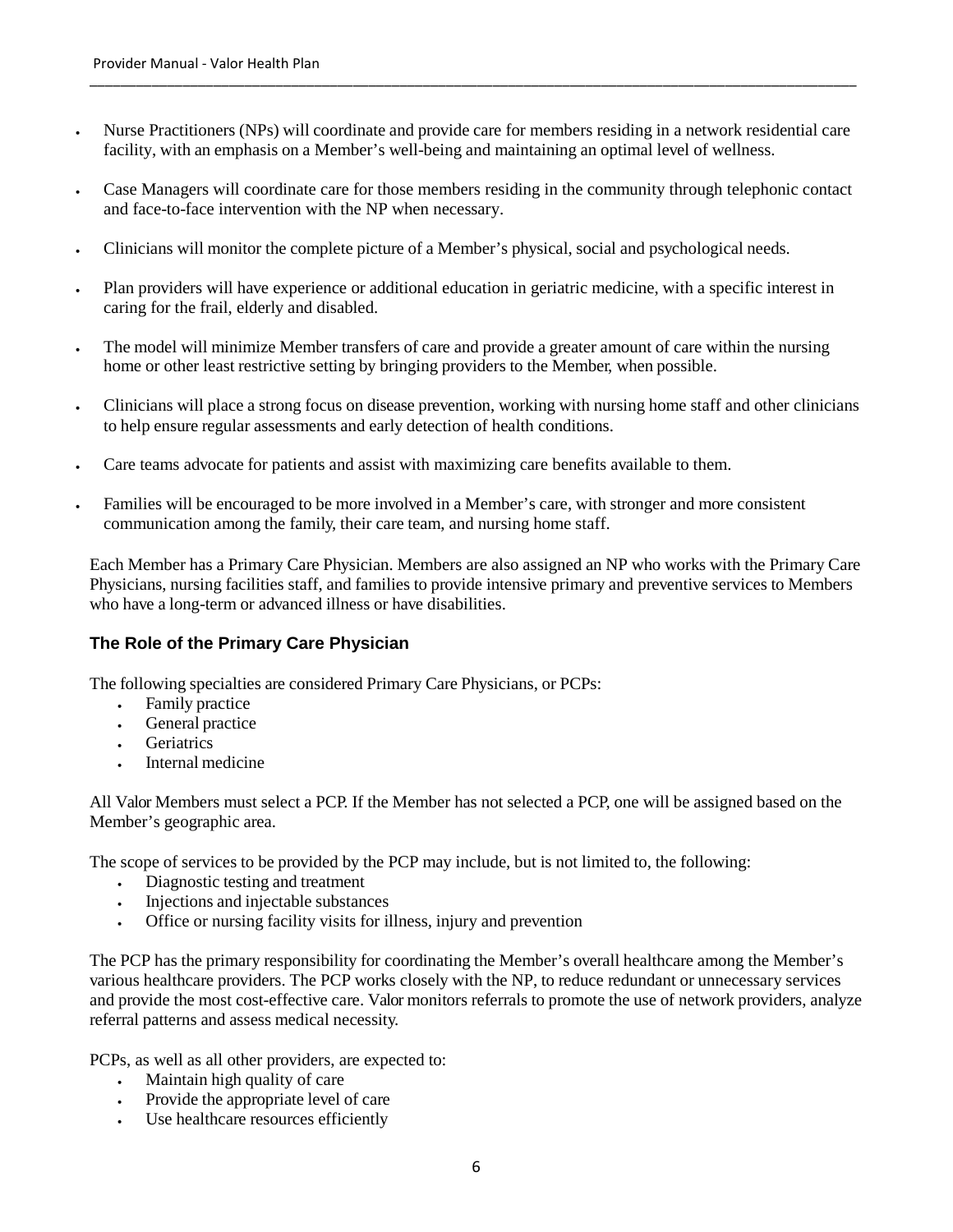### **The Role of the Nurse Practitioner (NP)**

Our model of care introduces the concept of the NP as a trusted partner in the integrated care team. Together with physicians, administrators, Members, and families, NPs treat the "whole person," rather than addressing the patient's disease or illness only.

The NP visits the nursing home setting on a regular basis, working with the nursing home staff, interdisciplinary team and physicians to closely monitor changes in health, focus on early diagnosis and intervention, and coordinate communication between all relevant practitioners and family members.

The NPs assess and help develop and manage personalized care plans for Valor Members. The NPs work closely with the nursing facility interdisciplinary staff and PCPs, the Member and his/ her family to ensure a responsive plan of care for the Member. Based on an initial Personal Health Assessment, which is done upon enrollment and at least annually unless triggered by a change in health status or condition, or admission to the hospital. The NP develops a care plan and assures that the plan is implemented and the Member's needs are met.

The NPs review the Health Risk Assessment that is performed by the Case Manager, oversee diagnostic services and treatments to ensure medical and mental health parity, ensure access to comprehensive benefits as needed, and provide education on the health risks and care to the Member and his/her family. They coordinate multiple services; help facilitate better communication between physicians, institutions, patients and their families; and help ensure effective integration of treatments.

The NPs are available 24 hours per day, 7 days per week and are on-site for providers and Members, Monday - Friday at variable times due to patient needs during normal business hours. After-hours, weekend and holiday coverage is provided 24 hours per day, 7 days per week by a health plan staff member designated to be on-call.

#### **The Role of the Case Manager**

Each Member is assigned to a Case Manager. Depending on the needs of the Member, the Case Manager may make contact, generally through phone calls, as frequently as weekly for the higher need members, but at least monthly for the average member.

The case manager assures timely and appropriate delivery of services, providers' use of clinical practice guidelines developed by professional associations, seamless transitions, and timely follow-up to avoid lapses in services or care when there is transition across settings or providers, and conducts chart and/or pharmacy reviews.

The case manager completes, analyzes, and incorporates the results of the initial and annual Health Risk Assessment into the care plan and collaborates to develop and annually update an individualized care plan for each Member. The interdisciplinary team also manages the medical, cognitive, psychosocial, and functional needs of beneficiaries through the initial and annual health assessments, and communicates to coordinate care plan with the provider, Member, family and health plan, as needed.

#### **The Role of the Specialist**

Members may see in-network specialists with an order from the PCP or NP. There is no official referral/authorization process through Valor Health Plan that is needed for referrals. Female Members may see network gynecologists or their PCP for a well-woman examination without any prior authorization or referral.

To maximize their benefits and reduce out-of-pocket costs, Members are encouraged to see in-network specialists. If Members see a non-network provider, the service may not be covered. Please call with questions about network participating providers or visit www.valorhealthplan.com.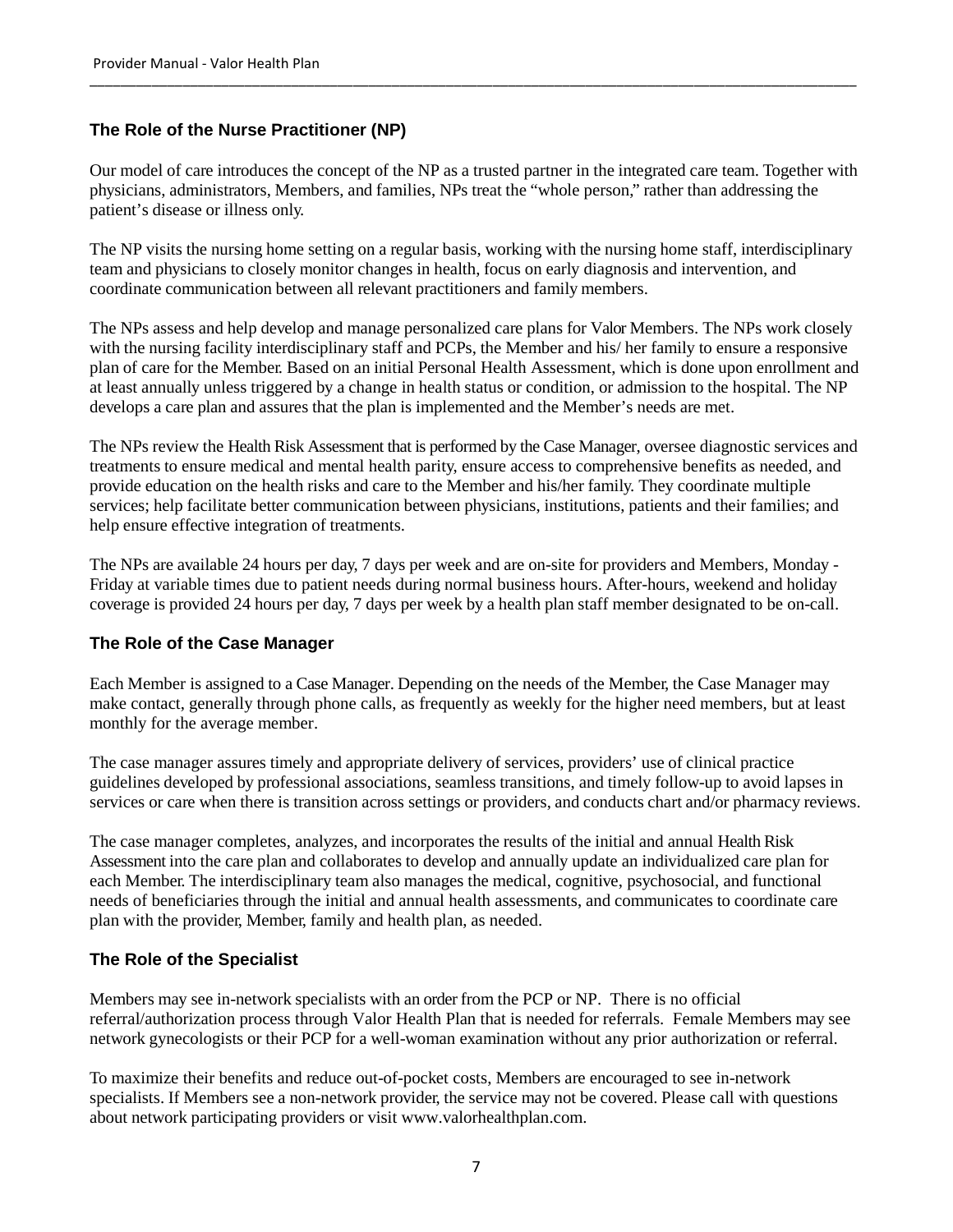# **Authorizations**

Valor requires authorization for certain services and procedures. Providers should use the authorization request form provided by the plan or contact the Utilization Management team directly at 1-844-228-1070 from 9:00 am – 5:30 pm. Valor Health Plan's authorization from can be obtain on the Valor Health Plan website at https://valorhealthplan.com/documents/2020/10/2021-authorization-request-form.pdf/

\_\_\_\_\_\_\_\_\_\_\_\_\_\_\_\_\_\_\_\_\_\_\_\_\_\_\_\_\_\_\_\_\_\_\_\_\_\_\_\_\_\_\_\_\_\_\_\_\_\_\_\_\_\_\_\_\_\_\_\_\_\_\_\_\_\_\_\_\_\_\_\_\_\_\_\_\_\_\_\_\_\_\_\_\_\_\_\_\_\_\_\_\_\_\_\_\_\_\_

Valor NPs participate in guiding and/or obtaining authorization for planned non-emergent services. Authorization code will be given to the provider for covered services.

Medicare criteria, as well as a contracted healthcare guidelines service (i.e.: InterQual or McKesson) or other geriatric focused criteria, are used when reviewing authorization requests. The Medical Director makes all medical and out-of-network denial decisions and is available for consultation with network practitioners and the NP. The Medical Director may also contact network specialists to assist with the peer review.

Authorization requests may be faxed to 1-844-798-4357. Valor will review all requests and respond promptly. If additional information is needed, Valor staff will contact the requesting provider in order to obtain such documentation.

Once the review is completed the request is approved. The authorization is valid for 90 days.

The requested provider should use the Valor authorization number, indicated in the confirmation letter, in the authorization field of the claim form. The CMS-1500 claim form can be found at https://www.cms.gov/Medicare/CMS-Forms/CMS-Forms/Downloads/CMS1500.pdf.

An initial notification of pending denial will be faxed to the requesting provider before the denial decision. The requesting provider may discuss the decision with a physician reviewer or request a copy of the criteria used to make the determination by calling Provider Services at 1-800-485-3793.

If a denial decision is made, the denial letter will contain all information necessary for an appeal. A copy of the denial letter and appeal information is also sent to the Member.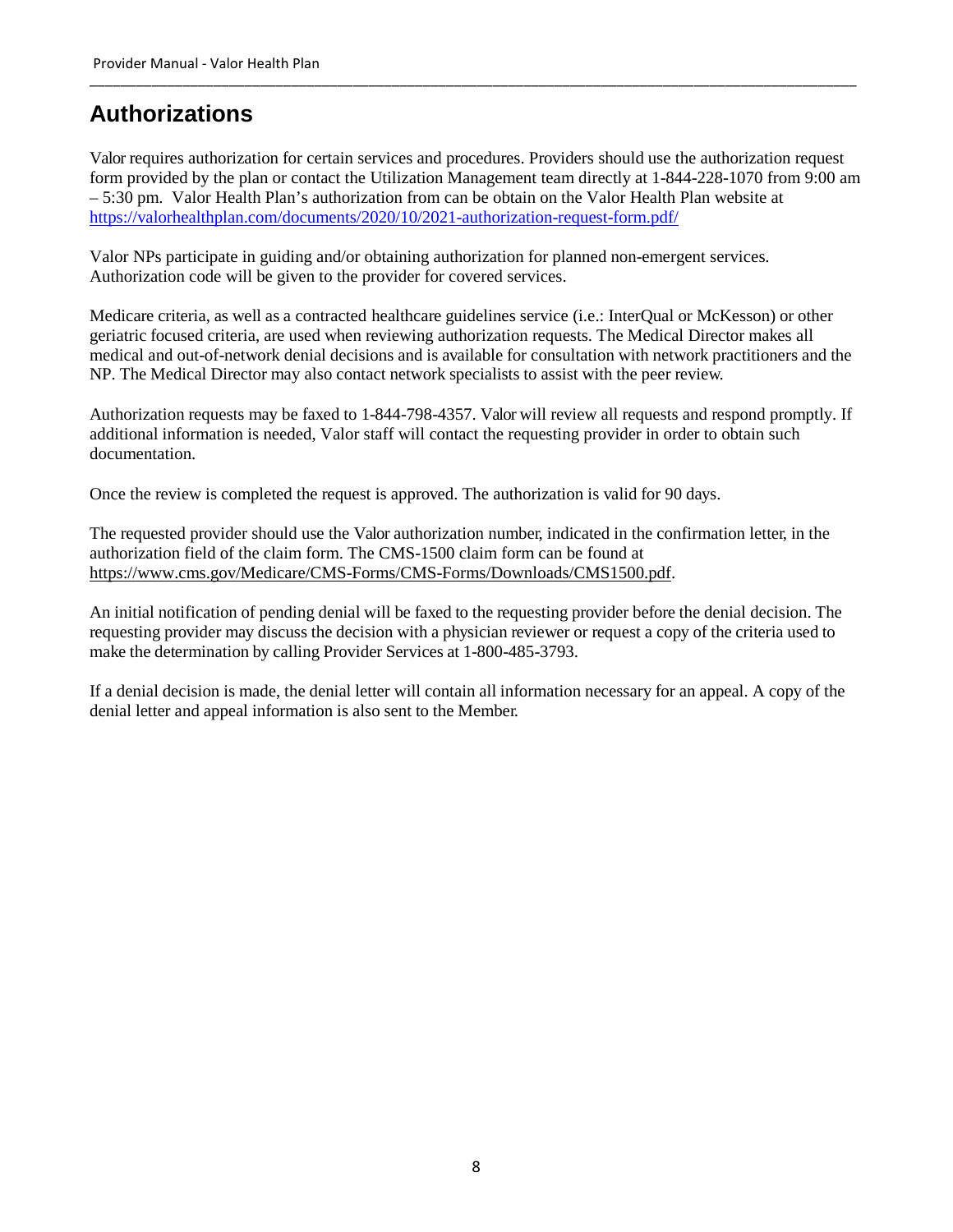# **Preventive Screenings and Disease Management**

The NP visits each Member at least monthly. In addition, Valor requests that PCP's visit each member at least quarterly and perform an annual medical evaluation, addressing the Member's specific needs and conducting appropriate preventive screenings.

\_\_\_\_\_\_\_\_\_\_\_\_\_\_\_\_\_\_\_\_\_\_\_\_\_\_\_\_\_\_\_\_\_\_\_\_\_\_\_\_\_\_\_\_\_\_\_\_\_\_\_\_\_\_\_\_\_\_\_\_\_\_\_\_\_\_\_\_\_\_\_\_\_\_\_\_\_\_\_\_\_\_\_\_\_\_\_\_\_\_\_\_\_\_\_\_\_\_\_

Preventive guidelines to be addressed include, but are not limited to:

- Screening for colorectal cancer
- Mammography (females)
- Influenza vaccine administration
- Pneumonia vaccine administration

Gaps in Member care require appropriate intervention to improve and meet recommended goals. Either Valor staff or the Member's PCP may provide this intervention.

The following charts list suggested guidelines for Providers to follow when ordering preventive tests and treatments for Members with chronic conditions.

### **Prevention Measurements Table**

GENERAL PREVENTIVE CARE:

| Pneumonia Vaccine                                                     | Once per lifetime = >65 years |
|-----------------------------------------------------------------------|-------------------------------|
| <b>Influenza Vaccine</b>                                              | Once every 12 months          |
| <b>Breast Cancer Screening</b>                                        | Once every 12 months          |
| Body Mass Index (BMI)                                                 | Once every 12 months          |
| <b>Prostate Cancer Screening</b>                                      | Once every 12 months          |
| <b>Colorectal Cancer Screening: Fecal</b><br><b>Occult Blood Test</b> | Once every 12 months          |

### **Chronic Conditions Measurements Table**

DIABETES/OBESITY:

|      | Eye Exam                             | Once every 12 months |
|------|--------------------------------------|----------------------|
|      | HgbA1C                               | Once every 6 months  |
|      | Microalbumin                         | Once every 12 months |
| CHF: |                                      |                      |
|      | <b>Ejection Fraction measurement</b> | Once per lifetime    |
| CAD: |                                      |                      |
|      | LDL levels                           | Once every 12 months |

## **Clinical Practice Guidelines**

Valor Health Plan adopts Clinical Practice Guidelines for the purpose of improving health care and reducing unnecessary variations in care. The guidelines are evidence-based, sourced from recognized organizations, approved by the Valor Health Plan Quality Improvement Committee, disseminated to Valor Health Plan healthcare providers, reviewed annually, and updated as needed. The Clinical Practice Guidelines in this document are considered essential to healthcare for the member population we serve.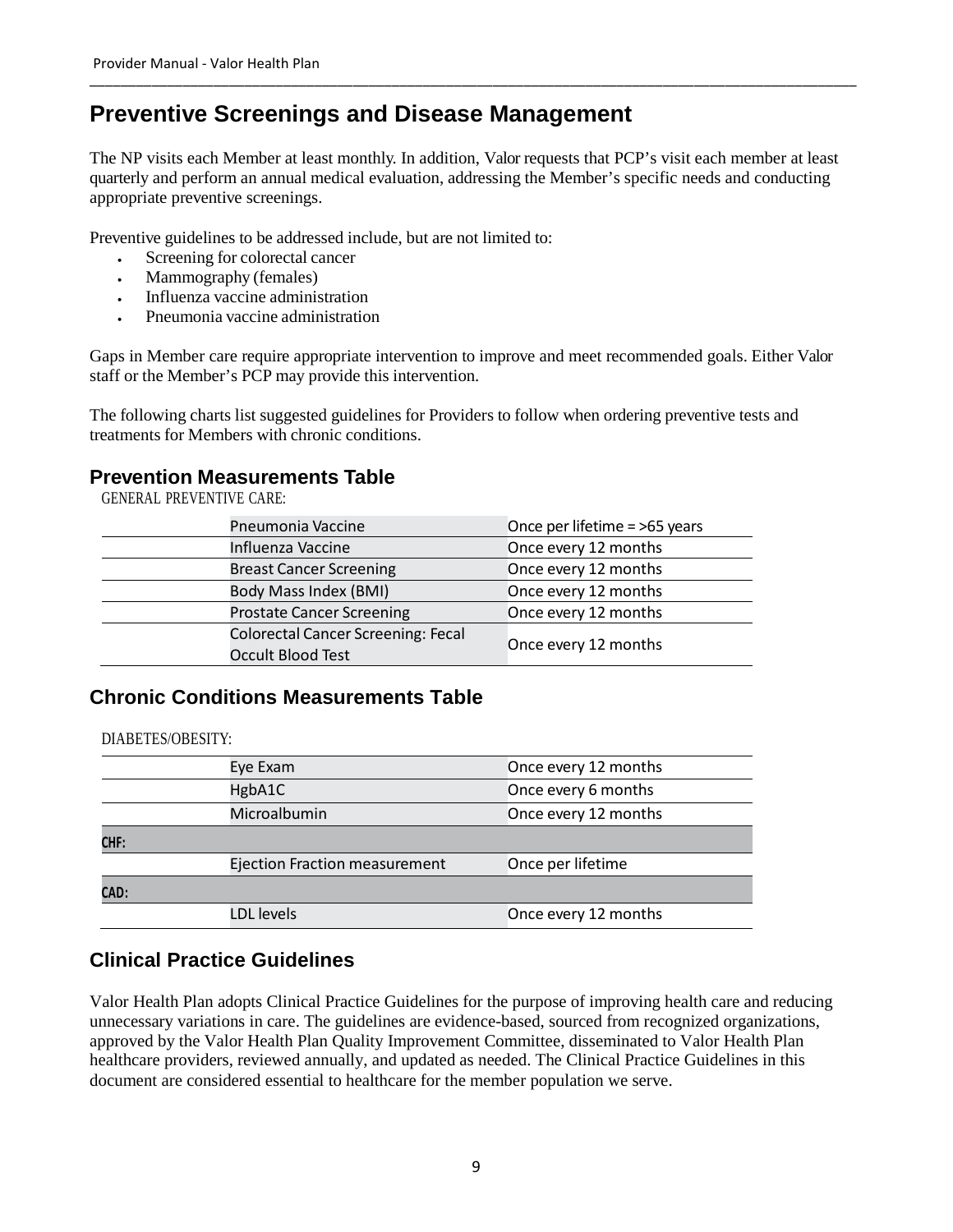# **Member Administration**

# **Contacting Valor Health Plan**

### **Website**

www.valorhealthplan.com

### **Provider Services**

1-800-485-3793 (TTY for hearing impaired: 711) 8:00 a.m. to 8:00 p.m. Eastern Time) E-mail: providerservices@valorhealthplan.com

### **Medical Claims Submissions**

Access Health Services PO. Box 3398 Little Rock, AR 72202

### **Expedited Appeals**

Valor Health Plan Attn: Appeals PO Box 527 North Canton, OH 44720 Fax 1-866-820-0690

**Authorization Department**  1-844-857-1601

### **Authorization Fax Number**

1-800-413-8347

### **Pharmacy Management and Authorization Department**

1-833-459-4423

### **Part D Appeals**

Elixir Pharmacy ATTN: Coverage Decisions 2181 E. Aurora Road, Suite 201 Twinsburg, OH, 44087

### **Credentialing**

Valor Health Plan Attn: Network Operations Director PO Box 527 North Canton, Ohio 44720

### **Mailing Address**

Valor Health Plan Attn: Provider Services PO Box 527 North Canton, Ohio 44720

\_\_\_\_\_\_\_\_\_\_\_\_\_\_\_\_\_\_\_\_\_\_\_\_\_\_\_\_\_\_\_\_\_\_\_\_\_\_\_\_\_\_\_\_\_\_\_\_\_\_\_\_\_\_\_\_\_\_\_\_\_\_\_\_\_\_\_\_\_\_\_\_\_\_\_\_\_\_\_\_\_\_\_\_\_\_\_\_\_\_\_\_\_\_\_\_\_\_\_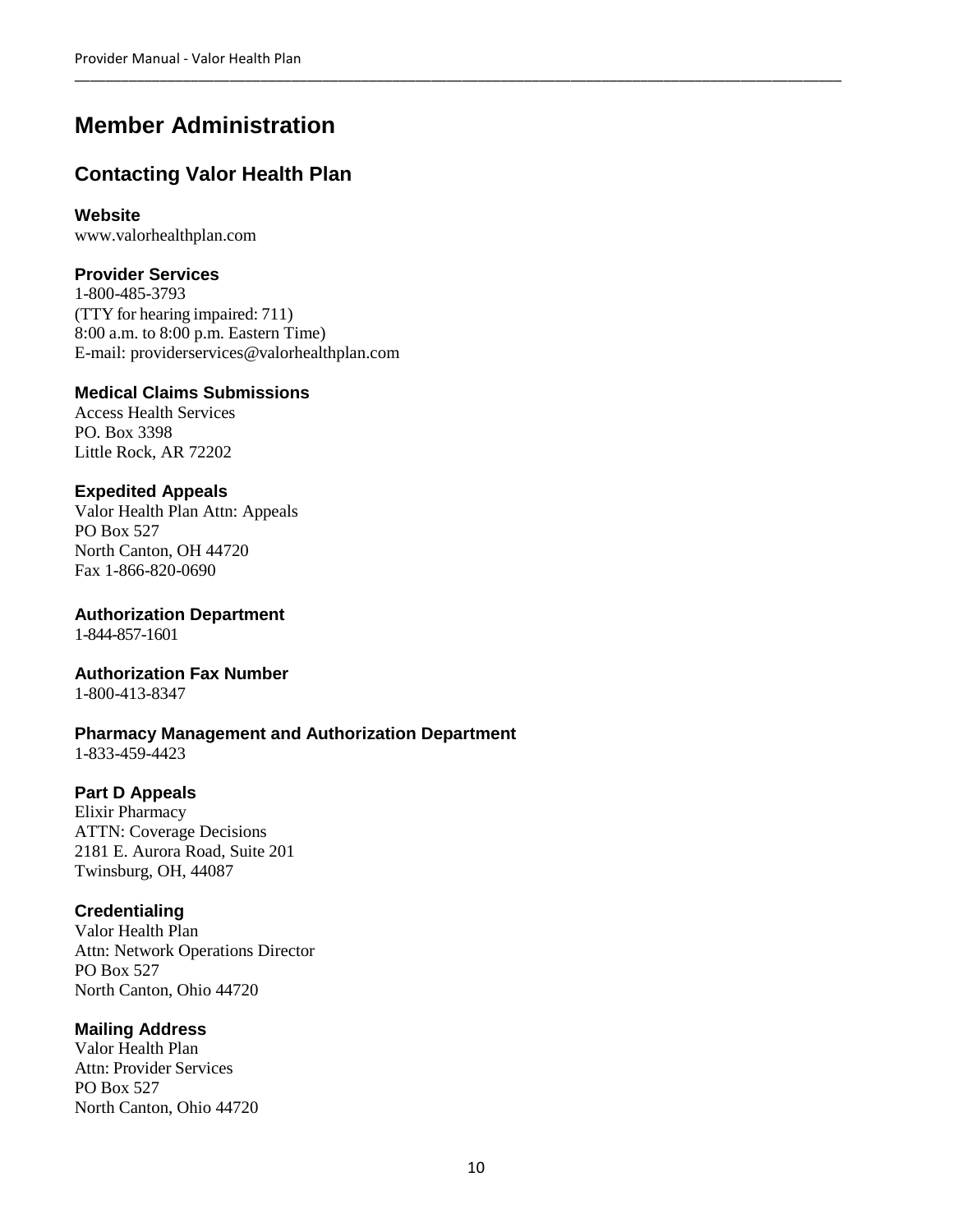# **Member ID Cards**

All Valor members are provided a Member ID Card which should be presented at the time of medical services. Refer to the Valor website at www.valorhealthplan.com for information about specific benefits, and Member cost-sharing.

\_\_\_\_\_\_\_\_\_\_\_\_\_\_\_\_\_\_\_\_\_\_\_\_\_\_\_\_\_\_\_\_\_\_\_\_\_\_\_\_\_\_\_\_\_\_\_\_\_\_\_\_\_\_\_\_\_\_\_\_\_\_\_\_\_\_\_\_\_\_\_\_\_\_\_\_\_\_\_\_\_\_\_\_\_\_\_\_\_\_\_\_\_\_\_\_\_\_\_

| <b>Valor Health Plan HMO SNP</b><br>Toll-Free 1-800-485-3793 (TTY 711) |                                                           | <b>ENROLLEE INFORMATION</b><br>Member Services: 1-800-485-3793 (TTY 711)<br>8:00 a.m. to 8:00 p.m., 7 days a week<br>In emergency, call 911 or go to the nearest emergency room. |                                                                                           |
|------------------------------------------------------------------------|-----------------------------------------------------------|----------------------------------------------------------------------------------------------------------------------------------------------------------------------------------|-------------------------------------------------------------------------------------------|
|                                                                        |                                                           |                                                                                                                                                                                  |                                                                                           |
| ₩<br><b>Valor</b> Health Plan<br>Insurance focused on you.             | MedicareR.<br>Prescription Drug Coverage<br>CMS H1119 001 | Medical<br>Valor Health Plan<br>P.O. Box 3398<br>Little Rock, AR 72202<br>EDI# 43259                                                                                             | Pharmacy:<br>Elixir Rx Solutions<br>2181 E. Aurora Road, Suite 201<br>Twinsburg, OH 44087 |

# **Selecting a Primary Care Physician**

All Valor Members must select a PCP from the list of participating primary care physicians in the Valor Provider directory. If a Member does not select a PCP, Valor will assign a PCP based on geographic access. A PCP is not permitted to refuse services to an eligible health plan Member.

Members may change PCPs by contacting Member Services. The change becomes effective on the first day of the following month.

# **Verifying Member Eligibility**

Possession of an ID card is not a guarantee of eligibility. Providers should photocopy the card and check it for any change of information, such as address and eligibility date.

Providers should verify Member eligibility before each office visit using the telephone number listed on the back of the Member's health plan ID card or by calling member service at 1-800-485-3793.

### **Member Copayments and Coinsurance**

Valor covers the same benefits as Original Medicare as well as some enhanced services.

For a list of benefits and their respective cost-sharing amounts, go to www.valorhealthplan.com for the most recent Summary of Benefits and Evidence of Coverage.

As an Institutional Special Needs Plan, some members may be eligible for the cost sharing benefits provided by Ohio Medicaid. Generally, this will provide the member with no cost sharing for covered services provided by innetwork providers. Other members of the plan will have the same cost sharing expenses as with Original Medicare Part A and Part B with applicable deductibles, copayments, and co-insurance costs.

Providers are not allowed to charge copayments, co-insurance, or deductible charges that are the responsibility of Valor or Ohio Medicaid.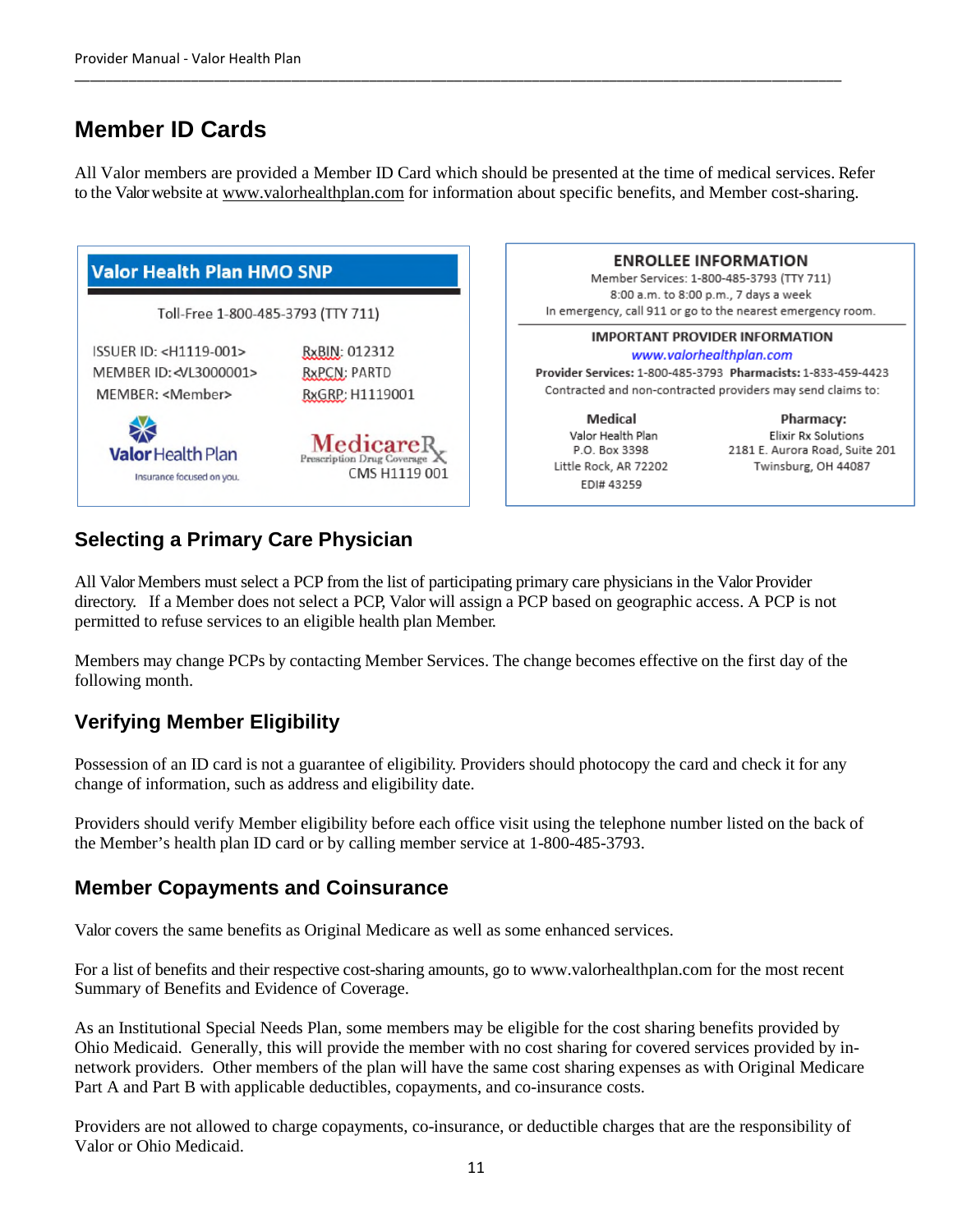# **Benefit Exclusions**

The following list indicates some, but not all, of the services not covered by Medicare or Valor. Some of these services may be covered by the State Medicaid Program. Valor staff will help coordinate benefits and services.

\_\_\_\_\_\_\_\_\_\_\_\_\_\_\_\_\_\_\_\_\_\_\_\_\_\_\_\_\_\_\_\_\_\_\_\_\_\_\_\_\_\_\_\_\_\_\_\_\_\_\_\_\_\_\_\_\_\_\_\_\_\_\_\_\_\_\_\_\_\_\_\_\_\_\_\_\_\_\_\_\_\_\_\_\_\_\_\_\_\_\_\_\_\_\_\_\_\_\_

| <b>SERVICE</b>                                                                                   | <b>EXPLANATION AND EXCEPTIONS</b>                                                                                                                                                                                                                                                                                                                                        |
|--------------------------------------------------------------------------------------------------|--------------------------------------------------------------------------------------------------------------------------------------------------------------------------------------------------------------------------------------------------------------------------------------------------------------------------------------------------------------------------|
| Abortion                                                                                         |                                                                                                                                                                                                                                                                                                                                                                          |
| Acupuncture                                                                                      |                                                                                                                                                                                                                                                                                                                                                                          |
| Ambulance                                                                                        | Ambulance is covered only if transportation in any other vehicle would<br>endanger the Member's life. Air ambulance is paid only in emergency<br>situations. If land ambulance would not seriously endanger the Member's<br>health, Medicare will reimburse land ambulance rates only.                                                                                   |
| Chiropractic services                                                                            | Exception: Manual manipulation of the spine to correct subluxation.                                                                                                                                                                                                                                                                                                      |
| Contraceptives                                                                                   |                                                                                                                                                                                                                                                                                                                                                                          |
| Cosmetic surgery                                                                                 | Exception: Reconstructive surgery is a covered benefit, as it is primarily<br>intended to improve bodily function, relieve symptoms or improve<br>appearance altered by disease, trauma or previous<br>therapeutic processes (e.g., when breast reconstruction is performed<br>following a mastectomy), or exists because of congenital or developmental<br>abnormality. |
| Custodial care or respite care                                                                   |                                                                                                                                                                                                                                                                                                                                                                          |
| Dental services                                                                                  | Exceptions include surgery of the jaw or related structures, setting fractures<br>of the jaw or facial bones, or services that would be covered when provided<br>by a physician except as specifically stated in the Member's EOC. Tooth<br>extractions for other reasons are not covered.                                                                               |
| Foot care, routine                                                                               |                                                                                                                                                                                                                                                                                                                                                                          |
| Durable medical equipment and<br>medical supplies that do not meet<br>Medicare coverage criteria | Examples include shower chairs, safety tubs, stair lifts and blood pressure<br>monitors.                                                                                                                                                                                                                                                                                 |
| Exercise programs                                                                                |                                                                                                                                                                                                                                                                                                                                                                          |
| Experimental or investigative<br>procedures                                                      |                                                                                                                                                                                                                                                                                                                                                                          |
| Eye surgery for refractive defects                                                               | Exception: Veterans Affairs hospitals and military treatment facilities are<br>considered for payment according to current legislation.                                                                                                                                                                                                                                  |
| Government treatment                                                                             | Same as above.                                                                                                                                                                                                                                                                                                                                                           |
| Homemaker services                                                                               |                                                                                                                                                                                                                                                                                                                                                                          |
| Naturopath services                                                                              |                                                                                                                                                                                                                                                                                                                                                                          |
| Obesity treatment                                                                                | Exception: This exclusion does not apply to surgical obesity treatment if<br>treatment is necessary to treat another life-threatening condition involving<br>obesity or if providers document that non-surgical obesity treatments have<br>failed.                                                                                                                       |
| Orthodontia                                                                                      |                                                                                                                                                                                                                                                                                                                                                                          |
| Orthopedic shoes, unless part of a<br>leg brace                                                  |                                                                                                                                                                                                                                                                                                                                                                          |
| Personal comfort items                                                                           |                                                                                                                                                                                                                                                                                                                                                                          |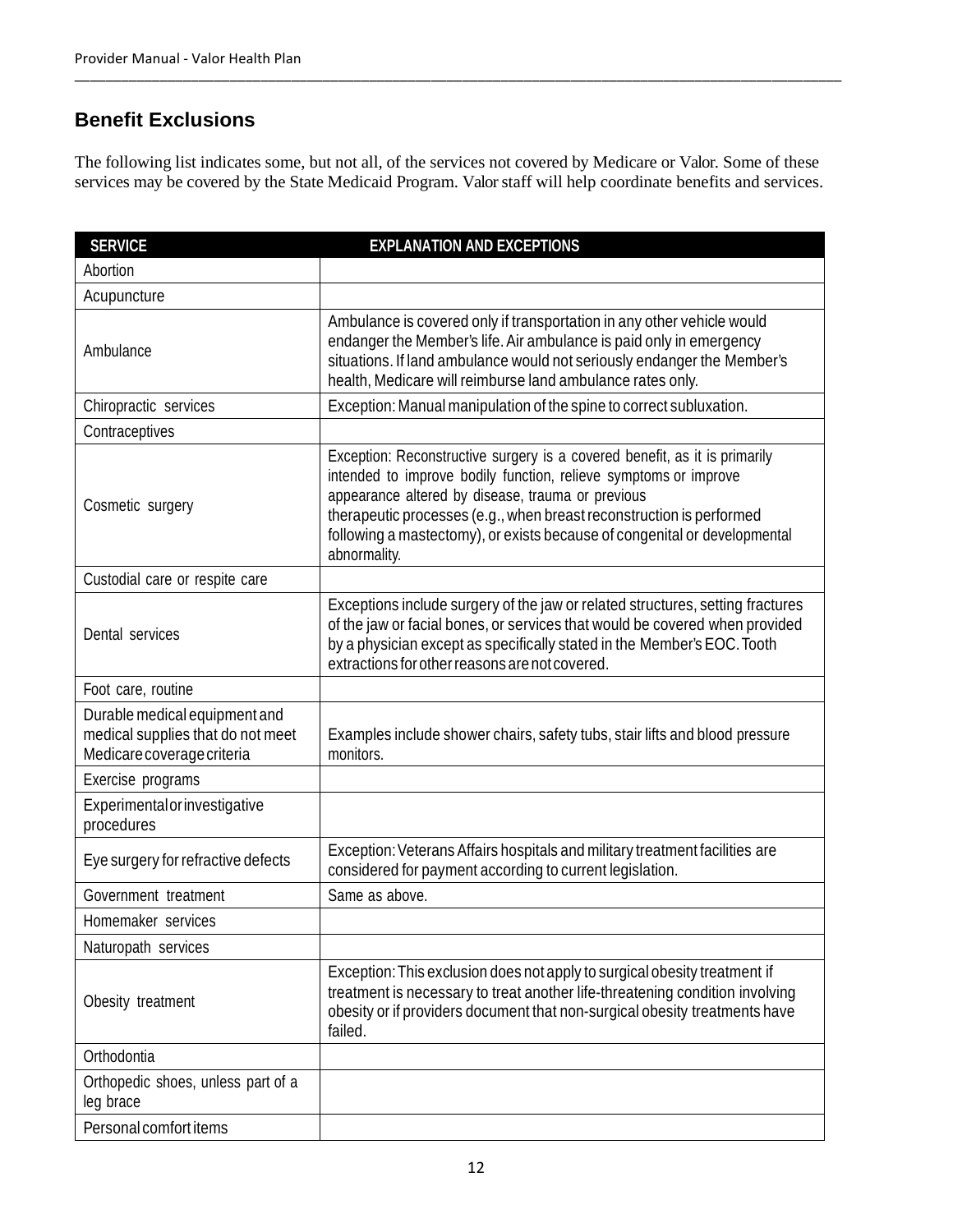| Private duty nursing    | Exception: If Valor determines that such services are medically necessary<br>before service is rendered |
|-------------------------|---------------------------------------------------------------------------------------------------------|
| Sex transformation      |                                                                                                         |
| Work-related conditions |                                                                                                         |

\_\_\_\_\_\_\_\_\_\_\_\_\_\_\_\_\_\_\_\_\_\_\_\_\_\_\_\_\_\_\_\_\_\_\_\_\_\_\_\_\_\_\_\_\_\_\_\_\_\_\_\_\_\_\_\_\_\_\_\_\_\_\_\_\_\_\_\_\_\_\_\_\_\_\_\_\_\_\_\_\_\_\_\_\_\_\_\_\_\_\_\_\_\_\_\_\_\_\_

# **Quality Improvement**

Valor's approach to quality improvement is built on a model that involves the entire organization and related operational processes. The Quality Improvement program incorporates information from all of Valor departments and encourages providers to participate in quality improvement initiatives.

The Quality Improvement model employs a cycle of continuous improvement and a "Plan-Do-Study-Act" (PDSA) methodology. Opportunities for improvement are identified through qualitative and quantitative reviews of member care and services.

Quality improvement is a shared responsibility between Valor and its contracted networks and other delegated entities. The Quality Improvement department oversees and assists with many of the activities that support continuous quality improvement, including:

- Reviewing processes to identify quality improvement needs
- Organizing work groups and committees, such as the Clinical Quality Improvement Committee
- Identifying best practices
- Developing and implementing improvement initiatives
- Collecting data to evaluate the results of the activities and initiatives

Member satisfaction and quality of care/quality of service issues evaluated and reviewed on a regular basis using the PDSA Methodology. The CMS Star program results and the Quality Reporting Metrics serve as ongoing indicators for the Quality Improvement Work Plan.

Participation in the collection, review, and submission of CMS Star quality rating system performance data is one means by which Valor evaluates the quality of Member Services, care and satisfaction.

In addition, Valor is a full participant in CMS-required activities, including but not limited to the Chronic Care Improvement Program (CCIP) that targets the improvement of care for Members with a chronic condition as outlined by CMS. Program development is underway to meet this standard and improve the care and health outcomes for our Members.

### **Advance Directives**

All healthcare providers who participate in the Medicare Advantage program must offer Members written information about their right to make their own healthcare decisions, including the right to accept or refuse medical treatment and the right to execute advance directives.

An Advance Directive generally is a written statement that an individual has established – in advance of serious illness – regarding a medical decision. The Advance Directive must be in accordance with the Member's state regulatory guidelines in order for it to be considered valid. All adults have the right to create and initiate an Advance Directive.

The two most common forms of advance directives are a living will and a healthcare durable power of attorney.

*Living Will* – A living will takes effect while the individual is still living. It is a written document concerning the kind of medical care a person wants or does not want if he or she is physically or mentally unable to make a decision.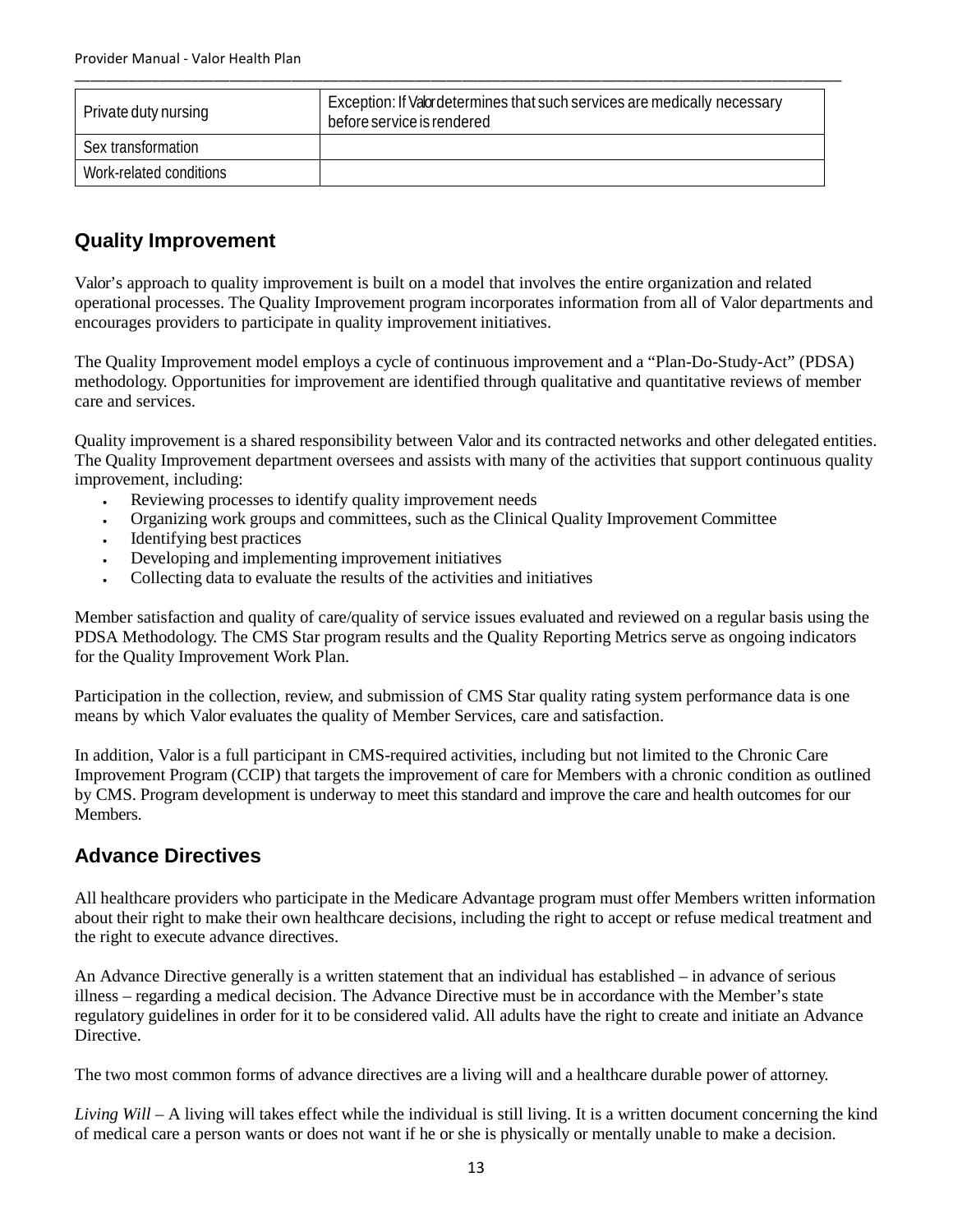*Healthcare Durable Power of Attorney* – A healthcare durable power of attorney is a signed, witnessed written statement by an individual naming another person as an agent to make medical decisions if he or she is physically or mentally unable to do so. A healthcare durable power of attorney can include instructions about any treatment the individual desires to undergo or avoid.

\_\_\_\_\_\_\_\_\_\_\_\_\_\_\_\_\_\_\_\_\_\_\_\_\_\_\_\_\_\_\_\_\_\_\_\_\_\_\_\_\_\_\_\_\_\_\_\_\_\_\_\_\_\_\_\_\_\_\_\_\_\_\_\_\_\_\_\_\_\_\_\_\_\_\_\_\_\_\_\_\_\_\_\_\_\_\_\_\_\_\_\_\_\_\_\_\_\_\_

Neither document becomes effective unless the individual is unable to make decisions (generally as certified by a treating physician). The individual can change or revoke either document at any time. Otherwise, it should remain effective throughout the person's life.

A Member who decides to execute a living will or a healthcare durable power of attorney is encouraged to notify their PCP, or treating provider, of its existence, provide a copy of the document to be included in personal medical records and discuss this decision with the PCP or treating provider. If a Member is under the care of a provider who is unable to honor the Member's Advance Directive, the Member may transfer to the care of a provider willing to do so.

# **Member Appeals**

The Evidence of Coverage is provided to each member and states that every Member has the right to file an appeal. Members or their authorized representative must file an appeal within 60 calendar days of receiving notification of Valor's denial decision or provide "Good Cause" for the delay in filing.

Examples of Good Cause reasons include the following:

- The Member did not personally receive the adverse organization determination notice or received it late
- The Member was seriously ill, which prevented a timely appeal
- There was a death or serious illness in the Member's immediate family
- An accident caused important records to be destroyed
- Documentation was difficult to locate within the time limits
- The Member had incorrect or incomplete information concerning the reconsideration process
- The Member lacked the capacity to understand the time frame for filing a request for reconsideration

A Member may appoint an authorized representative or request that the Member's physician, ancillary practitioner or hospital represent him/her in the appeal or grievance. To be appointed, both Member and the proposed representative (including attorneys) must sign, date, and complete the Appointment of a Representative (AOR) form (CMS1696 form) or an equivalent written notice. The AOR form is available on the CMS website at: https://www.cms.gov/cmsforms/downloads/cms1696.pdf .

A Member's treating physician or non-physician provider may file an appeal on the Member's behalf without representation documentation. However, Medicare regulations require that the physician notify the Member that the appeal is being filed.

Valor must provide an expedited determination if a Member or Member's physician indicates (the physician does not have to use the exact words) that applying the standard time frame could seriously jeopardize the life or health of the Member or the Member's ability to regain maximum function.

There must be potential Member liability (e.g., an actual claim for services already rendered as opposed to an advance organization determination) in order for a provider to appeal utilizing the Member appeal process.

Certain Member or provider appeals (pre-service and payment) may require that Valor obtain additional medical records from the treating provider to adequately perform a fair and independent review. A plan representative, generally an Appeals Specialist, will request medical records. The Appeals Medical Director may also request a peerto-peer review to address treatment or patient-specific information to assist in the plan's appeal determination.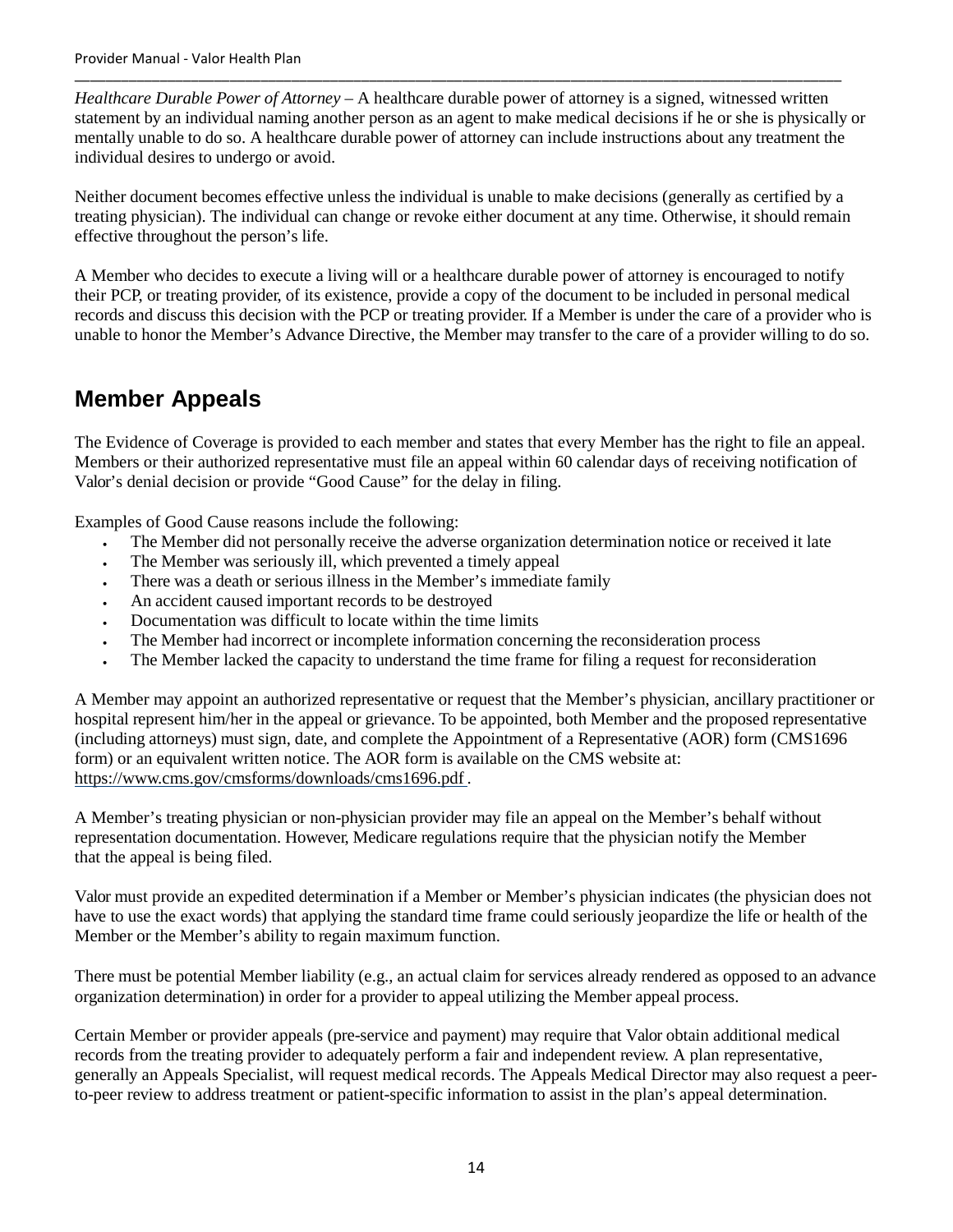A provider has the right to an appeal when a denial of a service rendered occurs, or upon receipt of an initial claim or Revised Payment Determination that results in a zero payment to the provider.

\_\_\_\_\_\_\_\_\_\_\_\_\_\_\_\_\_\_\_\_\_\_\_\_\_\_\_\_\_\_\_\_\_\_\_\_\_\_\_\_\_\_\_\_\_\_\_\_\_\_\_\_\_\_\_\_\_\_\_\_\_\_\_\_\_\_\_\_\_\_\_\_\_\_\_\_\_\_\_\_\_\_\_\_\_\_\_\_\_\_\_\_\_\_\_\_\_\_\_

Expedited appeals should be faxed to **1-866-820-0690**. Standard appeals may be faxed to the same number or mailed to:

**Valor Health Plan Attn: Appeals PO Box 527 North Canton, OH 44720** 

# **CMS Timeliness Standards Regarding Member Appeals**

CMS regulations require that Valor respond to pre-service standard appeals within 30 calendar days and within 60 calendar days for post-service appeals. Therefore, providers must respond to requests for information from Valor within five calendar days so that Valor is able to obtain all appropriate and complete information to make a timely and fully-informed decision. The deadline for pre-service standard appeals may be extended by 14 calendar days if doing so is in the interest of the Member.

Valor must make a determination for expedited appeal requests within 72 hours of receipt. Providers must respond to Valor's requests for information regarding expedited pre-service appeals within 24 hours to ensure timely resolution. The deadline for pre-service expedited appeals may be extended by 14 calendar days if doing so is in the interest of the Member. (Post- service (payment) appeals cannot be processed as expedited.)

Expedited appeals should be faxed to **1-866-820-0690**.

### **Member Grievances**

If a Member is dissatisfied with the services provided, such as sales, enrollment or service processes, the Member has the right to file a grievance with the plan. Valor will review the grievance, take corrective action as appropriate and notify the Member. A grievance does not involve an appeal or coverage determination. Members may file a written or oral grievance at any time.

For more information about the appeals and grievances policies and procedures, please contact Provider Services at: **1-800-485-3793**.

# **Clinical Services – Overview**

Valor strives to deliver a coordinated care approach to providing care for our Members. This coordination is led by the NP for facility members working in conjunction with the PCP and the Member's Interdisciplinary Care Team which may include community-based providers, facility-based providers and the facility staff.

It is through this coordinated approach that services are delivered in the most effective and efficient manner. Therefore, Valor has incorporated certain authorization processes.

Valor urges all providers to use the services of a network hospital. This will assure the most appropriate cost sharing for the Members. The model of care emphasizes appropriate care at the most clinically appropriate setting. Whenever appropriate, unnecessary hospitalization should be avoided to minimize Member disruption and the risk of infections.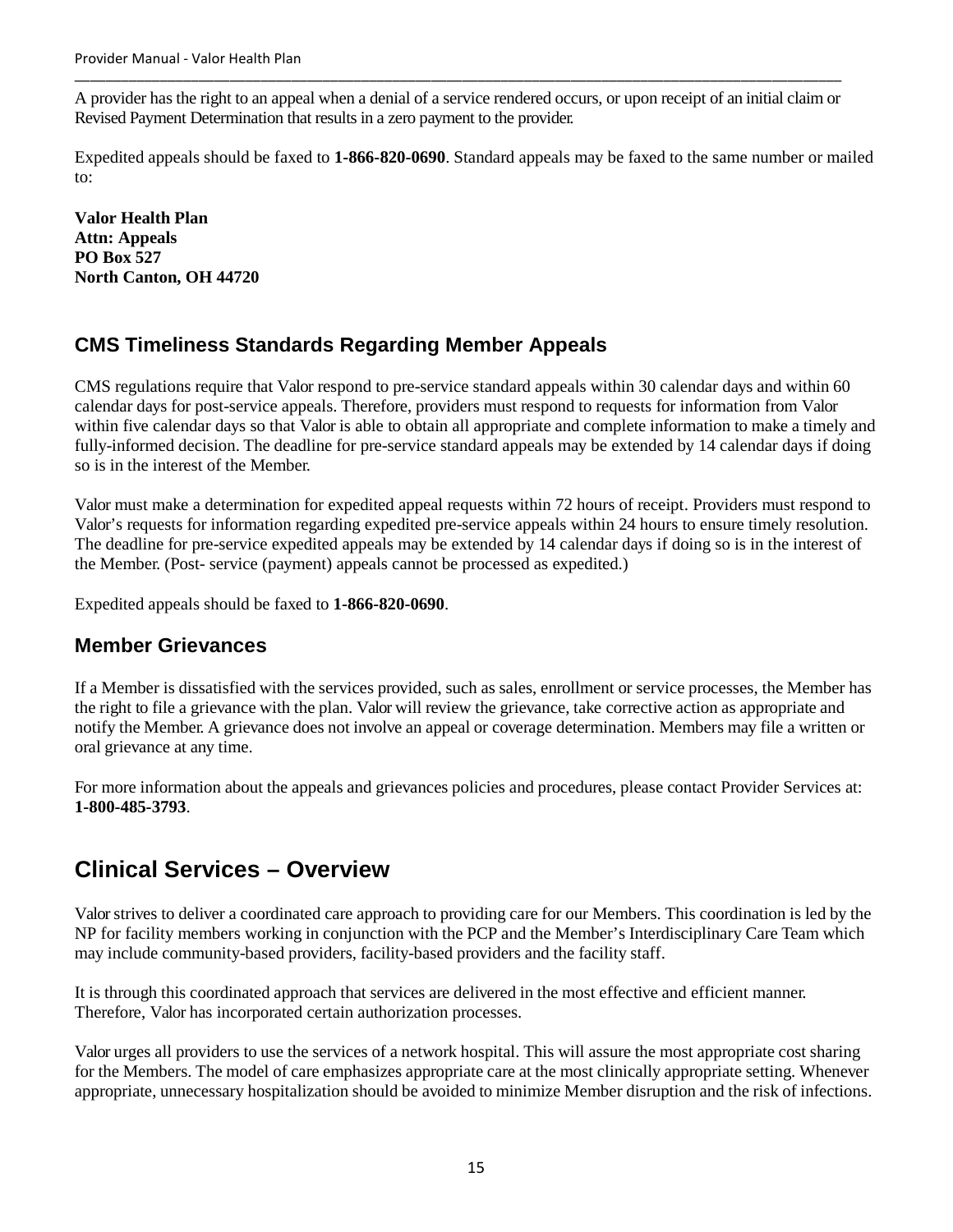# **Transition of Care**

If a facility based Member must be hospitalized, the NP discusses the Member's typical functioning level with the hospital staff. This communication can often result in avoiding unnecessary therapy or care, preventing redundant X-ray or lab tests, and reducing the length of stay.

\_\_\_\_\_\_\_\_\_\_\_\_\_\_\_\_\_\_\_\_\_\_\_\_\_\_\_\_\_\_\_\_\_\_\_\_\_\_\_\_\_\_\_\_\_\_\_\_\_\_\_\_\_\_\_\_\_\_\_\_\_\_\_\_\_\_\_\_\_\_\_\_\_\_\_\_\_\_\_\_\_\_\_\_\_\_\_\_\_\_\_\_\_\_\_\_\_\_\_

The Valor NP and Case Manager are the central resource in coordinating transitions of care and ensuring that Members are appropriately and successfully transferred from one care setting to another. The majority of transitions are from the nursing facility to the hospital, and back again to the nursing facility.

The goal is to help reduce re-hospitalizations and avoid adverse events during the periods of transition. Valor staff is on call 24 hours a day, 7 days a week and are notified immediately when a facility transition of care is underway.

The NP or PCP reviews the appropriateness of the transfer and ensures all necessary Member information is transferred via the facility transfer face sheet, medication list, and Do Not Resuscitate (DNR) orders. The NP may also visit the Member in the hospital within one day of the transition to monitor the Member's status and communicate any issues or concerns.

### **Elective Admissions**

To admit a Member for an elective admission, the admitting provider must receive prior authorization from Valor at least three business days before the admission.

The admitting provider must work with the NP / case manager and the hospital to schedule the admission and any preadmission testing.

# **Pre-Admission Diagnostic Testing**

Pre-admission diagnostic testing includes:

- Laboratory diagnostic tests
- Radiological diagnostic tests
- Other diagnostic tests, including electrocardiogram, pulmonary function and neurological function

All preadmission diagnostic testing conducted before a Member's medically necessary surgery or admission to the hospital is covered when performed at an approved facility. Certain procedures require prior authorization.

# **Emergency Admissions**

Valor will cover care for an emergency medical condition with symptoms of such severity that a prudent layperson, who possesses an average knowledge of health and medicine, could reasonably expect the absence of medical attention to result in:

- Placing the health of the individual (or, with respect to a pregnant woman, the health of the woman or her unborn child) in serious jeopardy
- Serious impairment to bodily functions, or
- Serious dysfunction of any bodily organ or part

Upon admitting a Member from the emergency department, the hospital should collect the following information:

- The name of the Member's PCP
- The name of the Member's referring Provider (PCP, NP or the nursing facility), if applicable
- The name of the admitting Provider if different from the referring Provider or PCP
- Nursing Facility Residence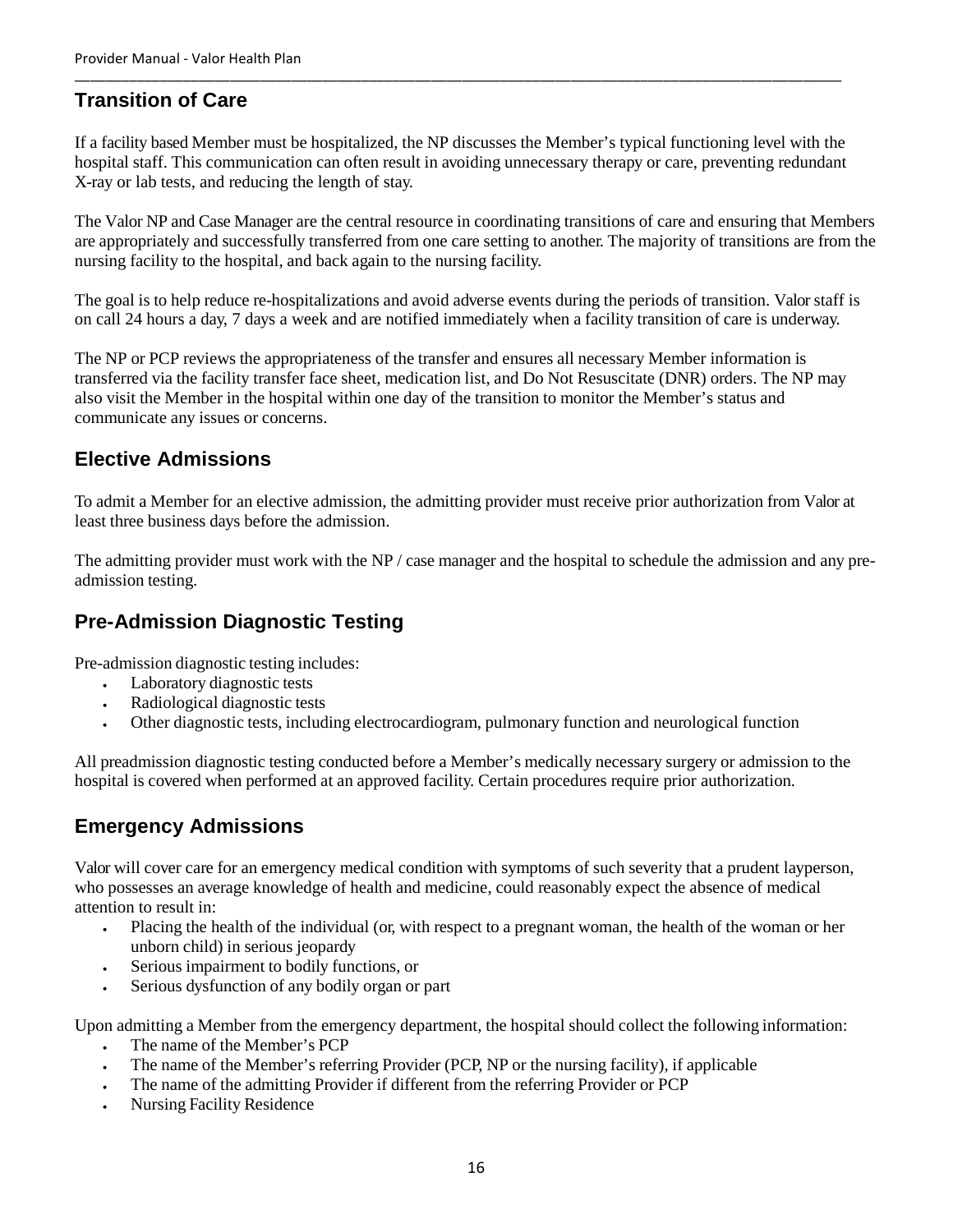The hospital or facility should notify Valor at **1-844-857-1601** within 48 hours or on the next business day following the emergency admission.

\_\_\_\_\_\_\_\_\_\_\_\_\_\_\_\_\_\_\_\_\_\_\_\_\_\_\_\_\_\_\_\_\_\_\_\_\_\_\_\_\_\_\_\_\_\_\_\_\_\_\_\_\_\_\_\_\_\_\_\_\_\_\_\_\_\_\_\_\_\_\_\_\_\_\_\_\_\_\_\_\_\_\_\_\_\_\_\_\_\_\_\_\_\_\_\_\_\_\_

# **Observation Status**

Observation status applies to Members for whom inpatient hospital admission is being considered but is not certain. Observation care is a well-defined set of specific, clinically appropriate services, which include ongoing short-term treatment, assessment, and reassessment before a decision can be made regarding whether the Member will require further treatment as hospital inpatients or if he/she is able to be discharged from the hospital. Observation services are commonly ordered for Members who present to the emergency department and who then require a significant period of treatment or monitoring in order to make a decision concerning his/her admission or discharge. Observation status should be used when:

- The Member's condition is expected to be evaluated and/or treated within 24 hours, with follow-up care provided on an outpatient basis.
- The Member's condition or diagnosis is not sufficiently clear to allow the Member to leave the hospital.

If a physician wants to admit a Member who is in observation status, the physician should notify Valor at 1-800-485-3793.

### **Admission Review**

The Member and attending physician are notified immediately and the case is referred to the Valor Medical Director if:

- An admission request does not appear to meet guidelines upon initial review and/or
- A Member's condition no longer meets criteria for an extended length of stay/level of care

The admitting provider will have the opportunity to discuss the treatment plan and/or medical guidelines with the Valor Medical Director. If a request results in a denial or adverse determination, Valor will send a letter of nonauthorization the same day by messenger, fax or mail. This letter includes the appeals process.

Valor Members have the right to an immediate Peer Review Organization (PRO) review of a denial. The Member or authorized representative must make such a request in writing or by telephone by calling Member Services at 1-800-485-3793 (TTY users call 711) by noon on the next business day following receipt of the notice of noncoverage.

If the Member or authorized representative does not choose to initiate an immediate PRO, the Member retains the right to appeal through the regular appeal process and should contact Member Services.

# **Notices of Non-Coverage/Denial**

If a provider makes a recommendation for care and the Member does not agree, the Member must be given his/her appeals rights, which requires the Member to call Valor and dispute the recommended services. Once the Member has filed a grievance, Valor will process the request for services accordingly. If the decision results in a denial, Valor will send out the appropriate form.

Those updated forms include:

 Integrated Denial Notice: Notice of Denial of Medical Coverage/Notice of Denial of Payment (CMS 100003– NDMCP) – When denying a request for medical service, in whole or in part, or when denying a Member's request for payment of a service already received.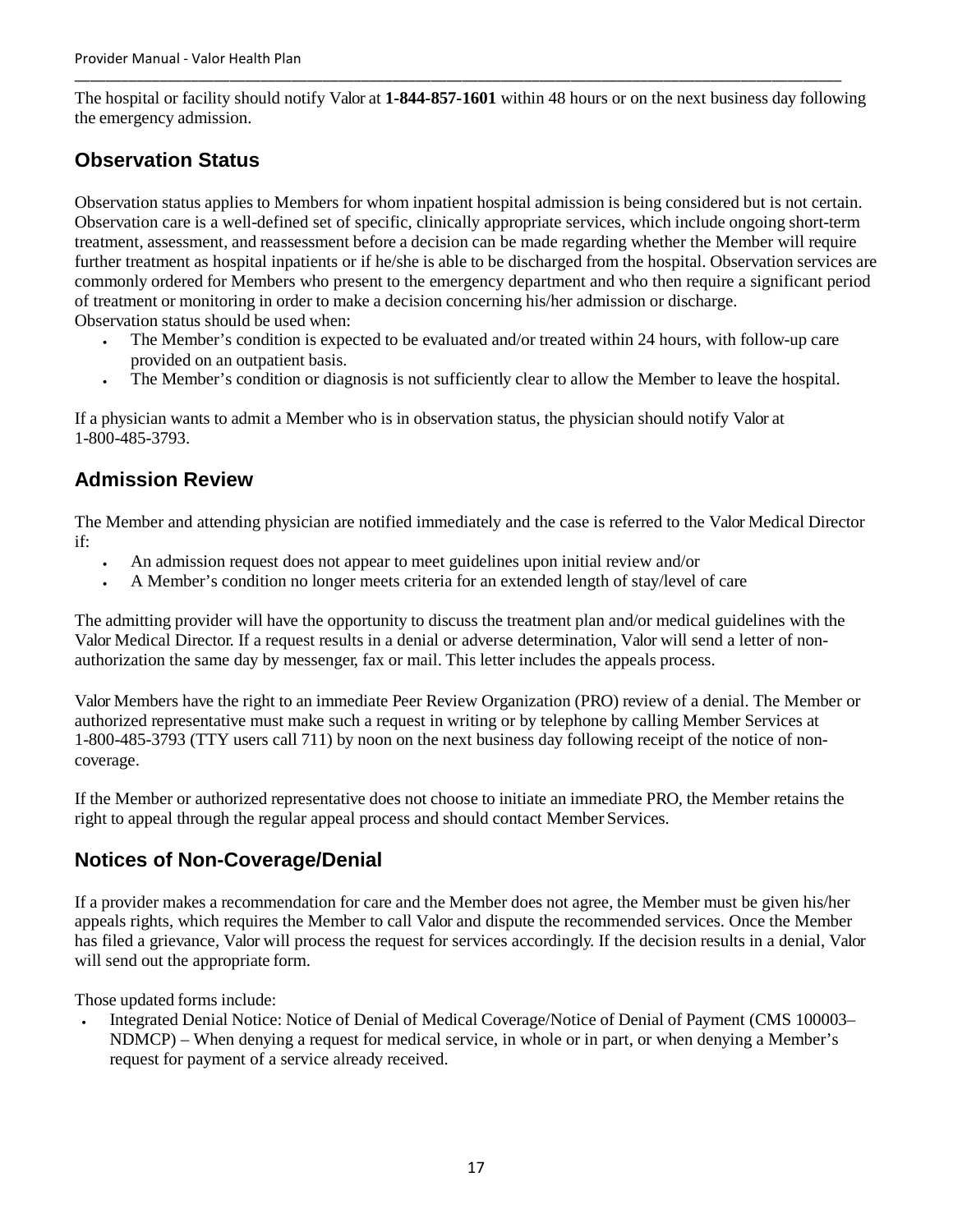Notice of Medicare Non-Coverage (CMS 10095-NOMNC) – When informing Members receiving skilled nursing, home health (including psychiatric home health), or comprehensive outpatient rehabilitation facility services of the termination of services. (Valor must provide the service termination date to the provider no later than two days before the termination of services.)

\_\_\_\_\_\_\_\_\_\_\_\_\_\_\_\_\_\_\_\_\_\_\_\_\_\_\_\_\_\_\_\_\_\_\_\_\_\_\_\_\_\_\_\_\_\_\_\_\_\_\_\_\_\_\_\_\_\_\_\_\_\_\_\_\_\_\_\_\_\_\_\_\_\_\_\_\_\_\_\_\_\_\_\_\_\_\_\_\_\_\_\_\_\_\_\_\_\_\_

## **Concurrent Review**

Concurrent review is performed to assess the appropriateness of continued inpatient care in a hospital or skilled nursing facility.

Concurrent review includes:

- Review of medical necessity
- Determination of the next review date
- Discharge planning
- Research/coordination of alternatives to inpatient care, such as home healthcare

The review is conducted on Members in acute, rehabilitation, skilled nursing, and psychiatric facilities.

Medicare criteria, as well as an evidenced-based clinical decision support solution of healthcare guidelines, are used when coordinating inpatient care. Valor obtains clinical information on inpatient Members by coordinating with the utilization review staff at the facility. This may involve reviewing the medical record and/or interviewing attending physicians.

# **Transfers**

The Member's NP or case manager will help coordinate the transfer of any Valor Member from a network hospital to another facility. Every effort should be made to maintain the use of contracted facilities. This helps to ensure a coordinated approach to the management of the Member and minimizes Member disruption.

### **Discharge Planning**

The Valor NP and Case Manager work with hospital staff, attending physicians, PCP, and facility staff to coordinate discharge planning. A Valor clinical team member helps coordinate follow-up care, ancillary services and other appropriate services.

The Valor clinical team member will place a post-discharge call or visit to Members. The call/visit may include:

- Confirmation that follow-up appointments are made
- Verification that prescriptions are filled
- Confirmation that discharge services are completed
- Identification of symptoms of complications that may require readmission

# **Transplant Management**

The Valor care management team helps providers interpret transplant benefits for Members and choose a facility from the national transplant network. Each transplant facility is selected based upon its level of expertise and standards of care using an established set of criteria.

Transplant coverage includes pre-transplant, transplant and post-discharge services, as well as the treatment of complications after transplantation. Providers should contact Health and Wellness Services as soon as they feel transplant services may be necessary and before evaluation for transplant services.

A claim for a transplant may be reviewed for medical necessity to ensure coverage for qualified Medicare benefits.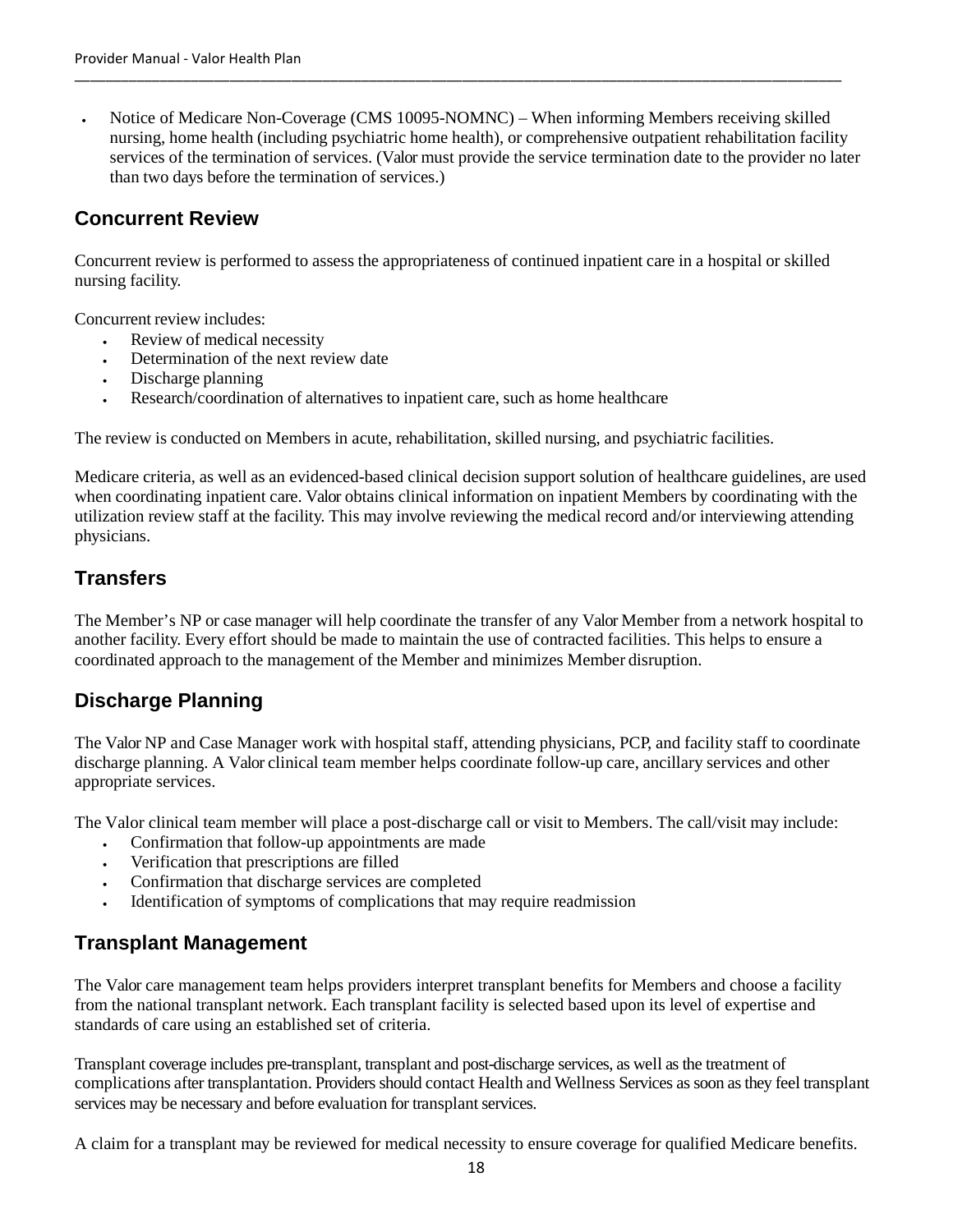# **Claims and Reimbursements - Billing Guidelines**

Providers should bill Valor rather than Medicare or a Medicare Supplement carrier. Providers should bill all Medicarecovered services in accordance with Medicare and CMS rules, standards and guidelines applicable to Parts A and B. In addition, providers should use applicable CMS billing forms (i.e., UB-04/CMS1450, CMS1500, or such successor forms) and follow the same coding rules and billing guidelines as Original Medicare, including Medicare CPT Codes, HCPCS codes and defined modifiers.

\_\_\_\_\_\_\_\_\_\_\_\_\_\_\_\_\_\_\_\_\_\_\_\_\_\_\_\_\_\_\_\_\_\_\_\_\_\_\_\_\_\_\_\_\_\_\_\_\_\_\_\_\_\_\_\_\_\_\_\_\_\_\_\_\_\_\_\_\_\_\_\_\_\_\_\_\_\_\_\_\_\_\_\_\_\_\_\_\_\_\_\_\_\_\_\_\_\_\_

Diagnosis codes should be billed to the highest level of specificity. The following information should be included on claims:

- National Provider Identifier
- The Member's identification number
- Date(s) of service
- Required CMS modifiers
- Diagnosis
- All other required CMS fields (e.g., number of service units, service location, etc.)

Providers who are paid based on interim rates should include with the claim a copy of the current interim rate letter if the interim rate has changed since the previous claim submission.

Billing questions and/or problems should be directed to Provider Services at **1-800-485-3793**.

# **Filing a Claim for Payment**

#### **Electronic Submissions**

Filing claims electronically reduces administrative costs, speeds claims payment and improves payment accuracy. Submissions utilize Valor's **EDI# 43259**.

For questions regarding electronic claims (EDI) billing, contact Provider Services at **1-800-485-3793**.

#### **Paper Submissions**

Providers who prefer to submit claims by mail should send them to the following address:

Valor Health Plan C/O Access Health Services PO Box 3398 Little Rock, AR 72202

### **Filing Deadlines**

Providers that have a Participation Agreement with Valor Health Plan should consult the agreement for applicable filing deadlines.

For all non-contracted providers, Valor Health Plan follows Medicare's timely filing guidelines.

For institutions or providers billing with span dates exceeding a month in duration, the date of service is considered the discharge date, or when the service is completed, not the date treatment begins or the patient is admitted for care.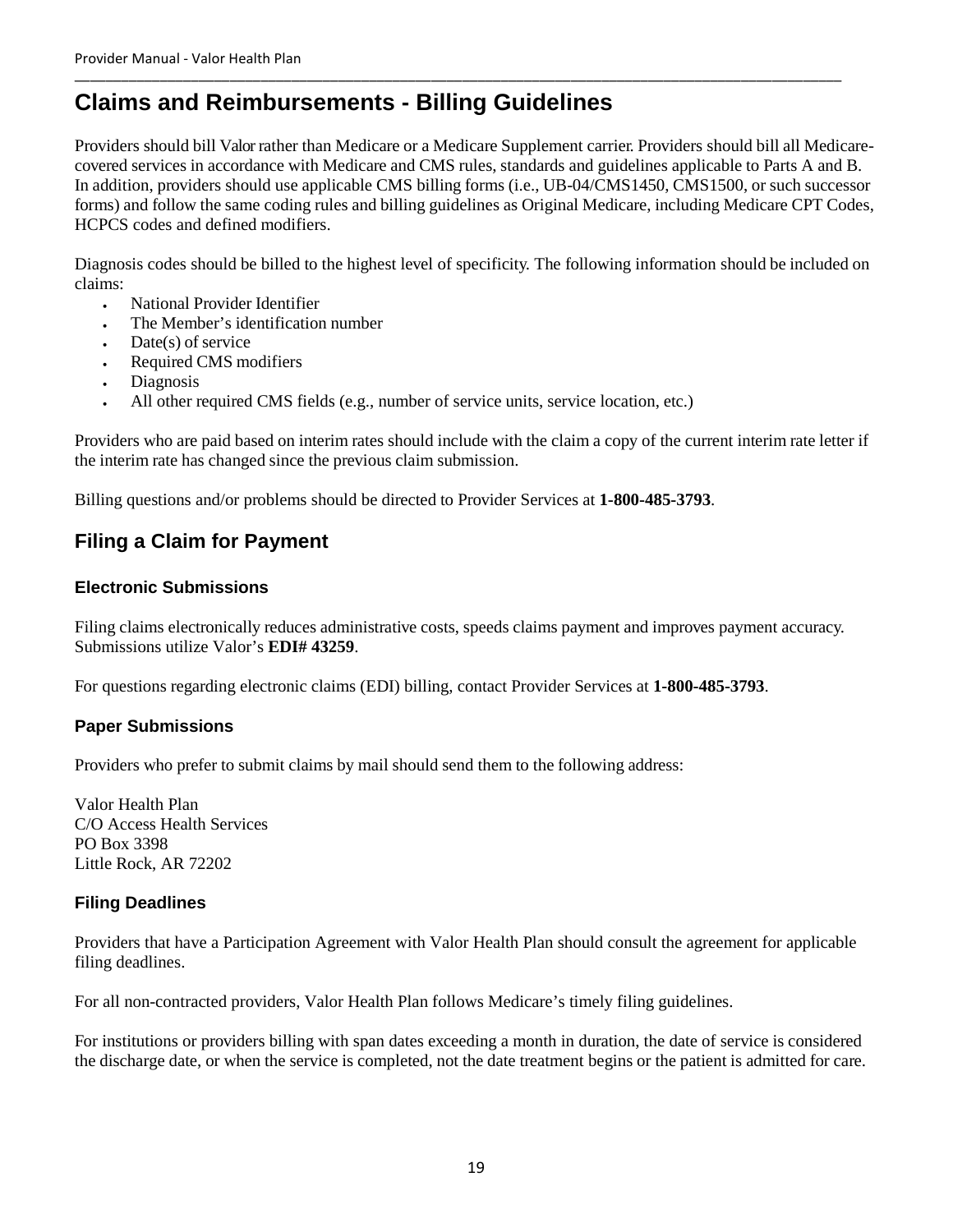### **Key Points**

Here are some key points to consider when filing claims:

 Do not bill the Medicare carrier or fiscal intermediary. Doing so will delay payment and Medicare will not process the claim.

\_\_\_\_\_\_\_\_\_\_\_\_\_\_\_\_\_\_\_\_\_\_\_\_\_\_\_\_\_\_\_\_\_\_\_\_\_\_\_\_\_\_\_\_\_\_\_\_\_\_\_\_\_\_\_\_\_\_\_\_\_\_\_\_\_\_\_\_\_\_\_\_\_\_\_\_\_\_\_\_\_\_\_\_\_\_\_\_\_\_\_\_\_\_\_\_\_\_\_

- Providers must include their NPI number on all claims.
- Durable medical equipment suppliers must use a 10-digit DME Medicare supplier number.
- Laboratories must use their 10-digit CLIA number.
- Providers should submit claims to Valor as soon as possible after the service is rendered.
- Submit claims using the same coding rules as original Medicare and use only Medicare- approved CPT codes and defined modifiers.
- Bill diagnosis codes to the highest specificity.

### **Clean vs. Unclean Claims**

Valor processes and pays all error-free claims, known as clean claims, for covered services provided to a Member within 30 calendar days of receipt by the plan, or as required by applicable federal law. If a clean claim is not paid within the 30-day time frame, Valor will pay interest on the claim according to Medicare guidelines.

Under CMS guidelines, a "clean" claim is a claim with no defects or improprieties. An "unclean" claim may include:

- Lack of required substantiating documentation
- A particular circumstance requiring special treatment that prevents timely payment from being made on the claim
- Any required fields where information is missing or incomplete
- Invalid, incorrect or expired codes (e.g., the use of single-digit instead of double-digit place-of- service codes)
- A missing Explanation of Benefits (EOB) for a Member with other coverage

Valor will process all unclean claims and notify providers of the determination within 60 days of receiving such claims.

### **National Provider Identifier**

All healthcare Providers should have a NPI. The NPI replaces Legacy identifiers such as the Unique Physician Identification Number or UPIN.

The purpose of the NPI is to uniquely identify a healthcare Provider in standard transactions, such as healthcare claims. The NPI may also be used to identify healthcare Providers on prescriptions, in internal files to link proprietary Provider identification numbers, in coordination of benefits between health plans, inpatient medical record systems and in program integrity files.

The NPI is the only healthcare Provider identifier that can be used for identification purposes in such transactions.

### **Reimbursements**

Valor complies with Medicare's prompt payment of claims requirements for all clean claims. Claims must be submitted within the time frame specified in the provider's contracts. Valor processes all error-free claims (known as clean claims) for covered services provided to a Member within 30 calendar days of receipt by the plan.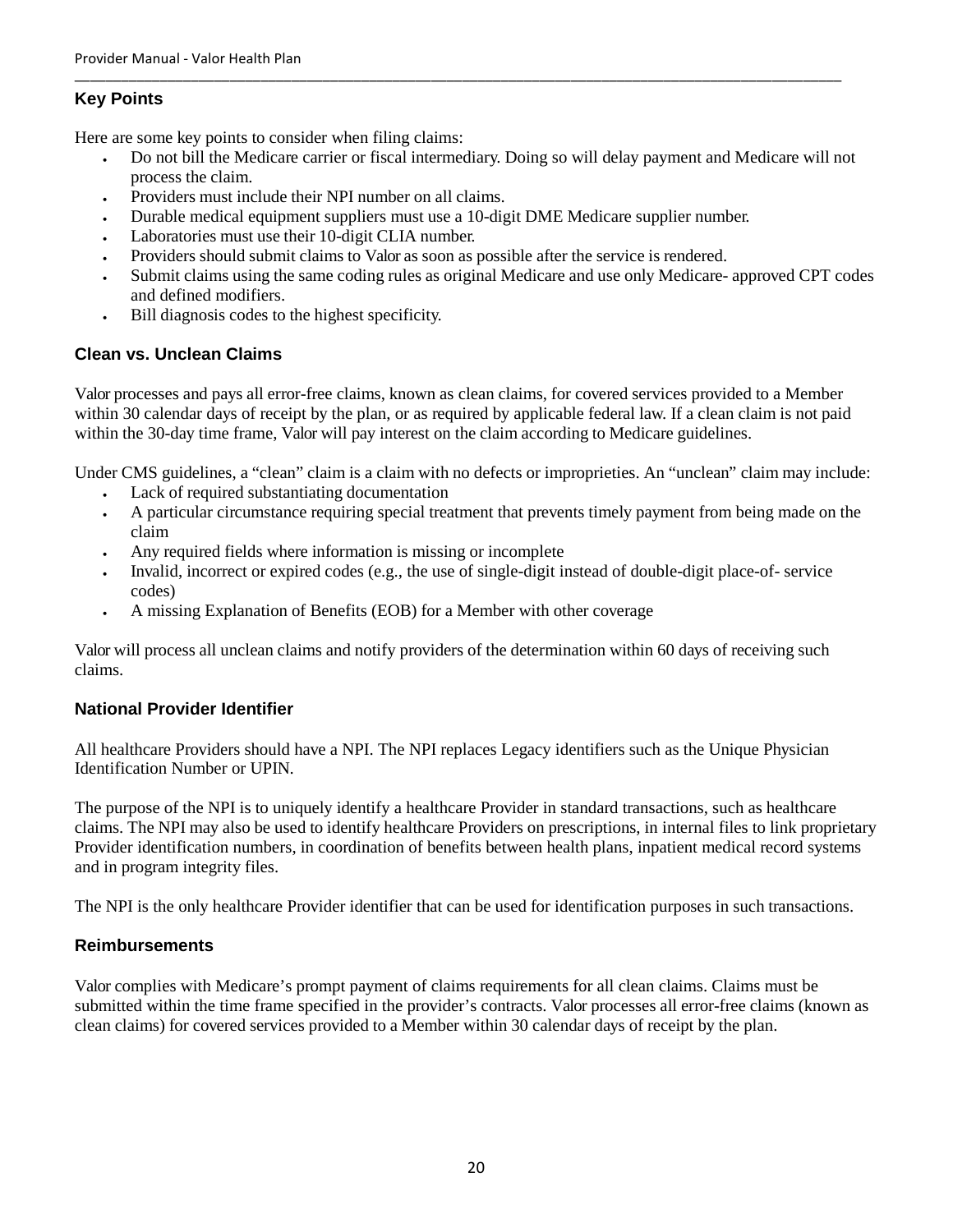#### **Special Circumstances**

For certain Medicare-approved providers, Valor pays as follows:

 Eligible hospitals are reimbursed according to CMS IPPS DRG reimbursement methodology, including Capital Indirect Medical Education Expense (IME) payments. Hospitals receive the same IPPS DRG reimbursements, including add-on payments, that they would receive under original Medicare based on rates published on the CMS website (www.CMS.gov). The payment is added to the Inpatient Prospective Payment System (IPPS). However, because Fiscal Intermediaries are responsible for operating IME and DGME, Valor does not reimburse those components of the DRG.

\_\_\_\_\_\_\_\_\_\_\_\_\_\_\_\_\_\_\_\_\_\_\_\_\_\_\_\_\_\_\_\_\_\_\_\_\_\_\_\_\_\_\_\_\_\_\_\_\_\_\_\_\_\_\_\_\_\_\_\_\_\_\_\_\_\_\_\_\_\_\_\_\_\_\_\_\_\_\_\_\_\_\_\_\_\_\_\_\_\_\_\_\_\_\_\_\_\_\_

- Valor reimburses qualifying Disproportionate Share Hospitals the same capital exception payments and add-on payments for operating DSH that they would have received under original Medicare. The payment is added to the Prospective Payment System (PPS) rate. Valor reimburses DSH payments on a claim-by-claim basis in the same manner as CMS.
- Valor does not reimburse facilities for bad debt incurred as a result of Members not paying their cost-sharing amounts (if any), unless specified in a provider's contract.
- Valor does not enter into the annual cost settlement process with providers, contracted or non-contracted. Providers who have treated Valor Members should contact Medicare or their Fiscal Intermediary regarding their cost settlements.

#### **Billing for Non-Covered Services**

Providers may not bill a Member if Valor denies payment because the service was not covered, unless:

- The provider has informed the Member in advance that the services may not be covered, and
- The Member has agreed, in writing, to pay for the services.

#### **Balance Billing Provisions**

A provider may collect only applicable plan cost-sharing amounts from Valor Members and may not otherwise charge or bill Members. Balance billing is prohibited by providers who furnish plan-covered services to Valor Members.

#### **Provider Remittance Advice Form**

Valor sends Providers a Provider Remittance Advice Form (PRAF) once it has received and paid a claim.

Questions regarding the PRAF may be addressed to Valor at **1-800-485-3793** from 8 AM to 5 PM (CST), Monday-Friday a week.

When calling, Providers should have the following information available for the representative:

- National Provider Identifier (NPI)
- Claim number in question
- Member's name
- Date of service
- Member's date of birth
- Issue requiring review
- Member's ID number
- Copy of claim (if available)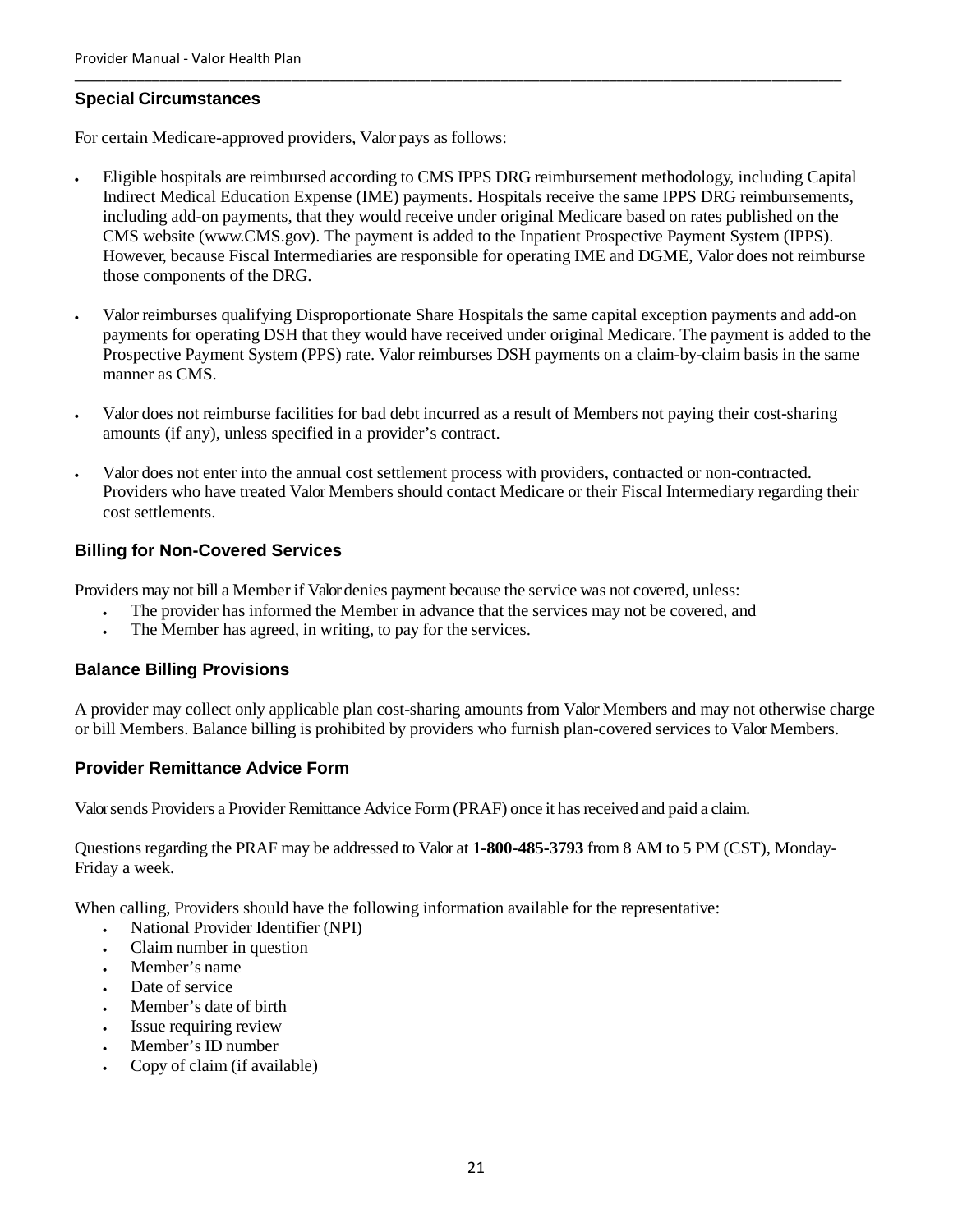#### **Coordination of Benefits**

If a Member has primary coverage with another plan, providers should submit a claim for payment to that plan first. The amount payable by Valor will be governed by the amount paid by the primary plan and the coordination of benefits policies.

\_\_\_\_\_\_\_\_\_\_\_\_\_\_\_\_\_\_\_\_\_\_\_\_\_\_\_\_\_\_\_\_\_\_\_\_\_\_\_\_\_\_\_\_\_\_\_\_\_\_\_\_\_\_\_\_\_\_\_\_\_\_\_\_\_\_\_\_\_\_\_\_\_\_\_\_\_\_\_\_\_\_\_\_\_\_\_\_\_\_\_\_\_\_\_\_\_\_\_

In order to bill the correct payer, the provider must obtain all the information that determines whether the Member is covered. The provider must include all this information on the claim form to facilitate the correct adjudication.

For a provider who accepts Medicaid and who treats a Valor Member who is a Medicaid patient, Valor will pay the Medicare portion of the claim. The provider must then submit the claim to the appropriate state Medicaid entity for the Medicaid portion of the claim.

The following types of situations, not an exhaustive list, will prevent payment by Valor as the primary payer:

- Elderly Workers Employed Group Health Plan (EGHP): These Members, who are 65 years or older, are covered by an EGHP with 20 or more employees or the spouse of a person covered by an EGHP. The spouse's age is not material to the determination of primary coverage, only the qualification of the EGHP.
- Disabled Beneficiaries Employer Group Health Plans: These Members are eligible for Medicare based on disability and are under the age of 65 years and are covered by a Large Group Health Plan (LGHP) through their own or a family member's employment. LGHP is defined by at least one of the employers having at least 100 employees.
- Federal Black Lung Program: The Black Lung Program was established under the Department of Labor to assist coal miners with pulmonary and respiratory diseases that resulted from their employment. The program is billed for all services that relate to either respiratory or pulmonary diseases. Valor is the primary payer for all other care and service needs.
- Workers' Compensation: The Workers' Compensation carrier is responsible for all injuries and illnesses that result from employment. Valor pays only when the Workers' Compensation benefits are exhausted or the services/care were not covered by the Workers' Compensation carrier but are Medicare benefits.
- Veterans Administration Coverage: Care and services authorized by the VA are payable in full by the VA. Claims from one government program cannot be reimbursed by another government program. Valor may supplement VA payment when the Member files a claim for Part B services that were not fully reimbursable by the VA.

### **Provider Payment Dispute Resolution Process**

If a provider believes a clean claim should have been paid differently, providers have the right to dispute the payment.

Providers must address disputes regarding claims payments (such as denied claims, inappropriate payments, the timing of payments or the amount of the claim) in writing. Providers may direct any questions to Provider Services at **1-800-485-3793**.

To file an official payment dispute, providers should submit a letter disputing the payment along with any supporting documentation. Providers should place this letter on company letterhead and may include a cover sheet outlining the reason for the requested review along with the claim and Provider Remittance Advice Form, or PRAF.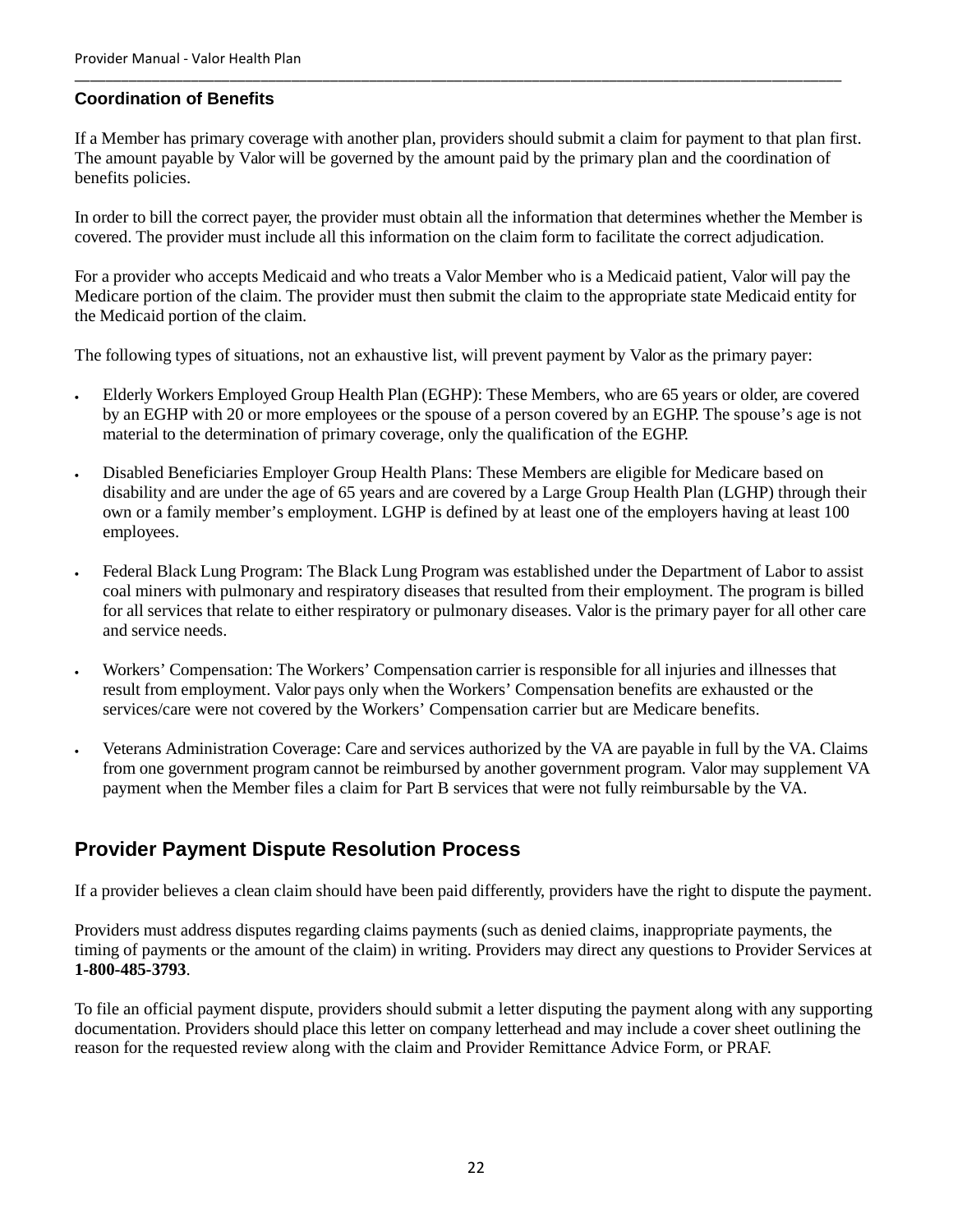Please provide the following information on the written provider dispute:

- Date(s) of service
- Member name
- Member ID number and/or date of birth
- Provider name
- Provider Tax ID / TIN
- Total billed charges
- The provider's statement explaining the reason for the dispute
- Supporting documentation when necessary (e.g. proof of timely filing, medical records)

Valor will respond to all written disputes regarding claims within 30 business days.

If Valor agrees with the reason for the payment dispute, Valor will issue a new Explanation of Payment (EOP) and pay the additional amount that is requested, including any interest due.

\_\_\_\_\_\_\_\_\_\_\_\_\_\_\_\_\_\_\_\_\_\_\_\_\_\_\_\_\_\_\_\_\_\_\_\_\_\_\_\_\_\_\_\_\_\_\_\_\_\_\_\_\_\_\_\_\_\_\_\_\_\_\_\_\_\_\_\_\_\_\_\_\_\_\_\_\_\_\_\_\_\_\_\_\_\_\_\_\_\_\_\_\_\_\_\_\_\_\_

Valor will inform providers in writing if the decision is unfavorable and no additional amount is owed, as well as supply information regarding the provider's appeal rights.

Claims must be disputed within 60 days from the date payment/denial is initially received by the provider. In cases where Valor re-adjudicates a claim, providers have an additional 60 days from the notification date in which to dispute the adjustment.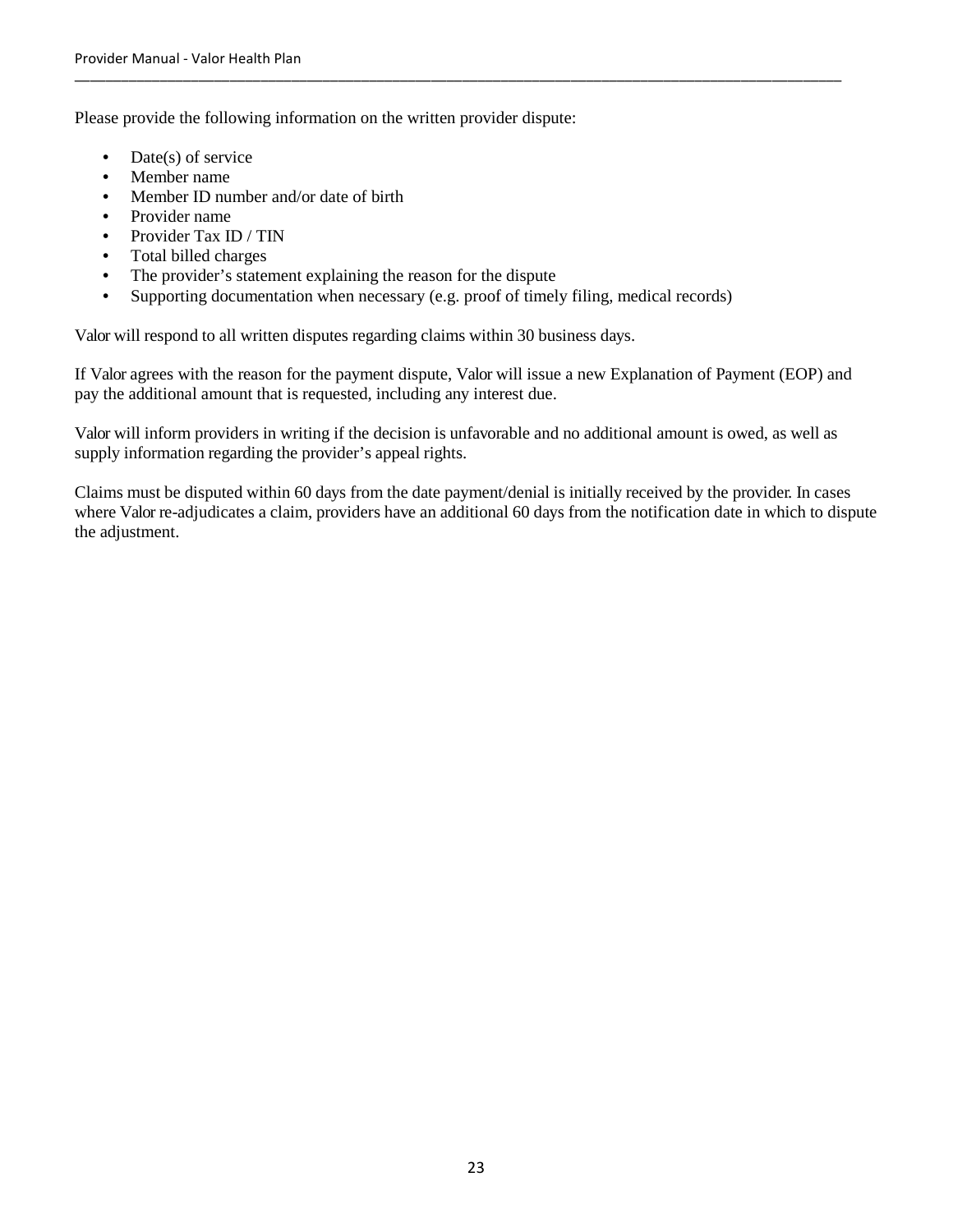# **Reimbursement Options**

# **Virtual Card Services: No Action is Necessary**

You will receive Virtual Credit Card payments with your Explanation of Payment (EOP). Your office will receive fax notifications, each containing a virtual credit card with a number unique to that payment transaction including an instruction page for processing. The steps for processing this payment is similar to how you manually key-in patient payments today. Be sure to enter the payment information for the full amount of the card's value and do so prior to the expiration date on the card. Normal transaction fees apply based on your merchant acquirer relationship.

# **EFT Payments**

If you are interested in receiving payment via electronic funds transfer (EFT), setting up EFT is a fast and reliable method. In addition to your banking account information, you will need to provide a Change Healthcare payment draft number and payment amount as part of the enrollment authentication.

Please note: Payment will appear on your bank statement from your bank with the transaction labeled such as ECHO as "HNB – ECHO".

To sign-up to receive EFT through Settlement Advocate for CLIENT only, visit https://enrollments.echohealthinc.com/EFTERAdirect/Mirra

To sign-up to receive EFT from all payers processing payments on the Settlement Advocated platform, visit https://enrollments.echohealthinc.com/EFTERAInvitation.aspx. A fee for this service may be required.

# **EFT Instruction Tips**

First receive a Virtual Credit Card payment (ECHO)

- 1. Go to www.providerpayments.com (ECHO)
	- a. Register
	- b. Add Additional TINs
		- i. Draft Number is labeled two ways on VCC
			- 1. Tran Nbr
			- 2. EPC Draft #
		- ii. Draft Amount is the amount paid on the VCC
		- iii. Click the "Inquiry" tab and check the drop down for "Select TIN" to see if the tax id was added.

At this point you have added your tax id to the ECHO's portal. This will give you access to see payments.

To continue to get the EFTs set up.

- *2.* Fill out Echo Enrollment (single payer) form *Valor Health Plan Echo Enrollment Form.pdf* 
	- a. Make sure the payer is listed as "Mirra Valor Health Plan"
	- b. Complete the rest of document Print and sign
- 3. Fax to ECHO 440-835-5656
	- a. Enrollment document
	- b. Bank Letter

After faxing the documents, you will have to wait 8-10 business days and then you should receive an email letting you know they are processing your tax id. If you do not receive an email, call 440-835-3511.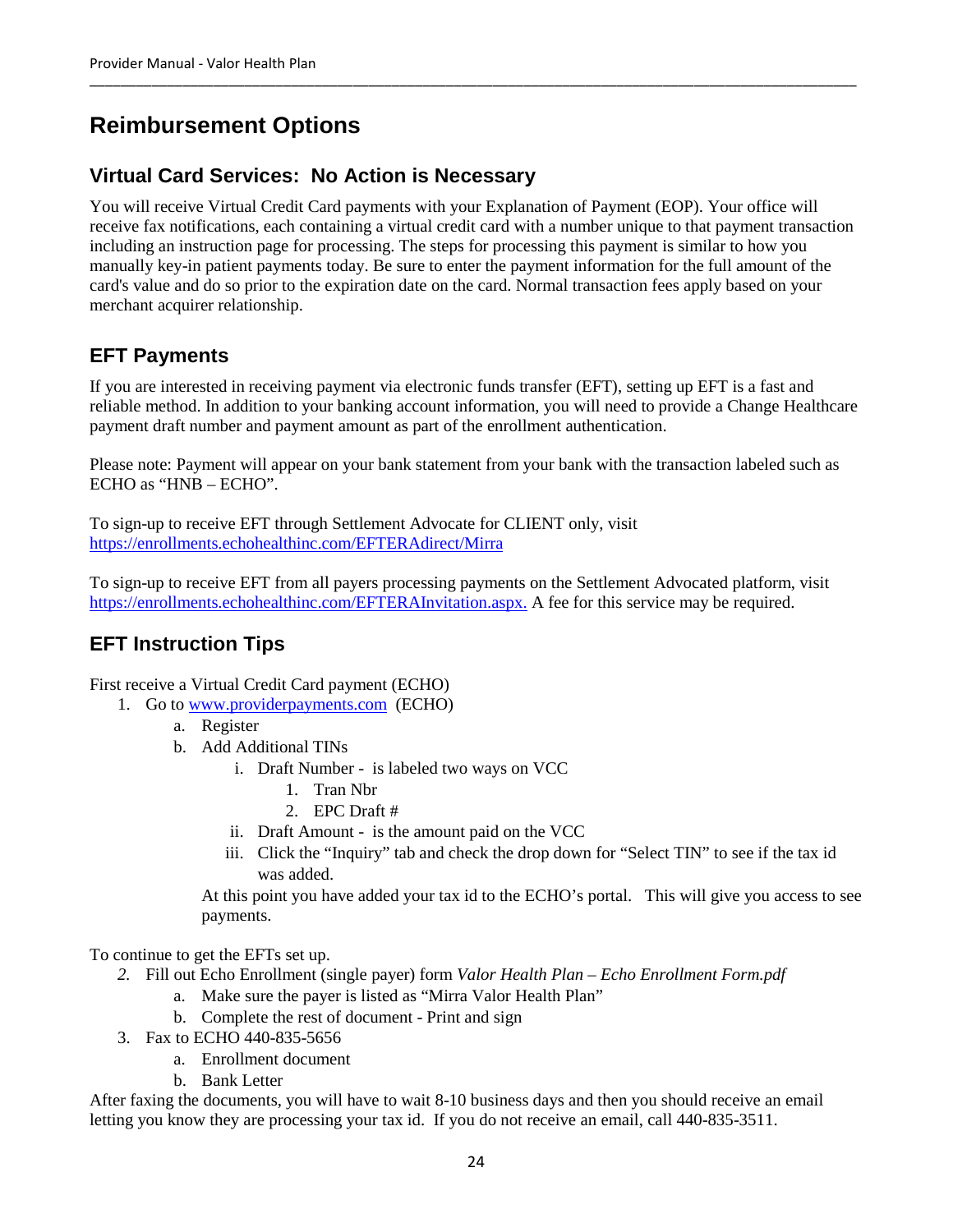# **MedPay**

If you are not enrolled with us to receive payments via electronic funds transfer (EFT) and you opt-out of virtual card, and have enrolled for Medical Payment Exchange (MPX) with another payer, you will continue to receive your payments in your MPX portal account. Otherwise, you will receive a paper check via print and mail.

### **Paper Check**

To receive paper checks and paper explanation of payments (EOP), you must opt out of the Virtual Card Services by contacting ECHO Health at **1-888-482-8198**, after your initial virtual card payment is received.

### **Payment Access**

To access a detailed explanation of payment for each transaction, log into www.providerpayments.com

# **Pharmacy**

### **Medicare Part D**

#### **Overview**

The Valor Pharmacy Management Department helps manage healthcare dollars spent on prescription medications. In addition, the department works with Health Services to coordinate Member care regarding medications.

Valor partners with Elixir Pharmacy, a Prescription Benefit Manager (PBM), to administer the prescription programs for Valor Members.

The Valor formulary may be viewed and downloaded by going online to https://valorhealthplan.com/documents/2020/09/2021-comprehensive-formulary.pdf/

### **Formulary Key Points**

- Physicians and clinical pharmacists on the Pharmacy and Therapeutics Committee develop and maintain the formulary for Valor.
- A staff clinical pharmacist is available to assist with the following:
	- o Answer medication-related questions from providers and network pharmacies
	- o Assist in educating providers and network pharmacies about pharmacy changes
	- o Serve as a clinical resource for contracted providers and their staffs

#### **The Prior Authorization Department:**

| <b>PHONE</b>   | $ 1-833-459-4423$ (TTY users call 711)   |
|----------------|------------------------------------------|
|                | 8:00 am to 8:00 pm Monday through Friday |
| FAX            | $1 - 877 - 503 - 7231$                   |
| <b>MAIL</b>    | <b>Elixir Pharmacy Options</b>           |
|                | <b>ATTN: Coverage Decisions</b>          |
|                | 2181 E. Aurora Road, Suite 201           |
|                | Twinsburg, OH 44087                      |
| <b>WEBSITE</b> | www.valorhealthplan.com                  |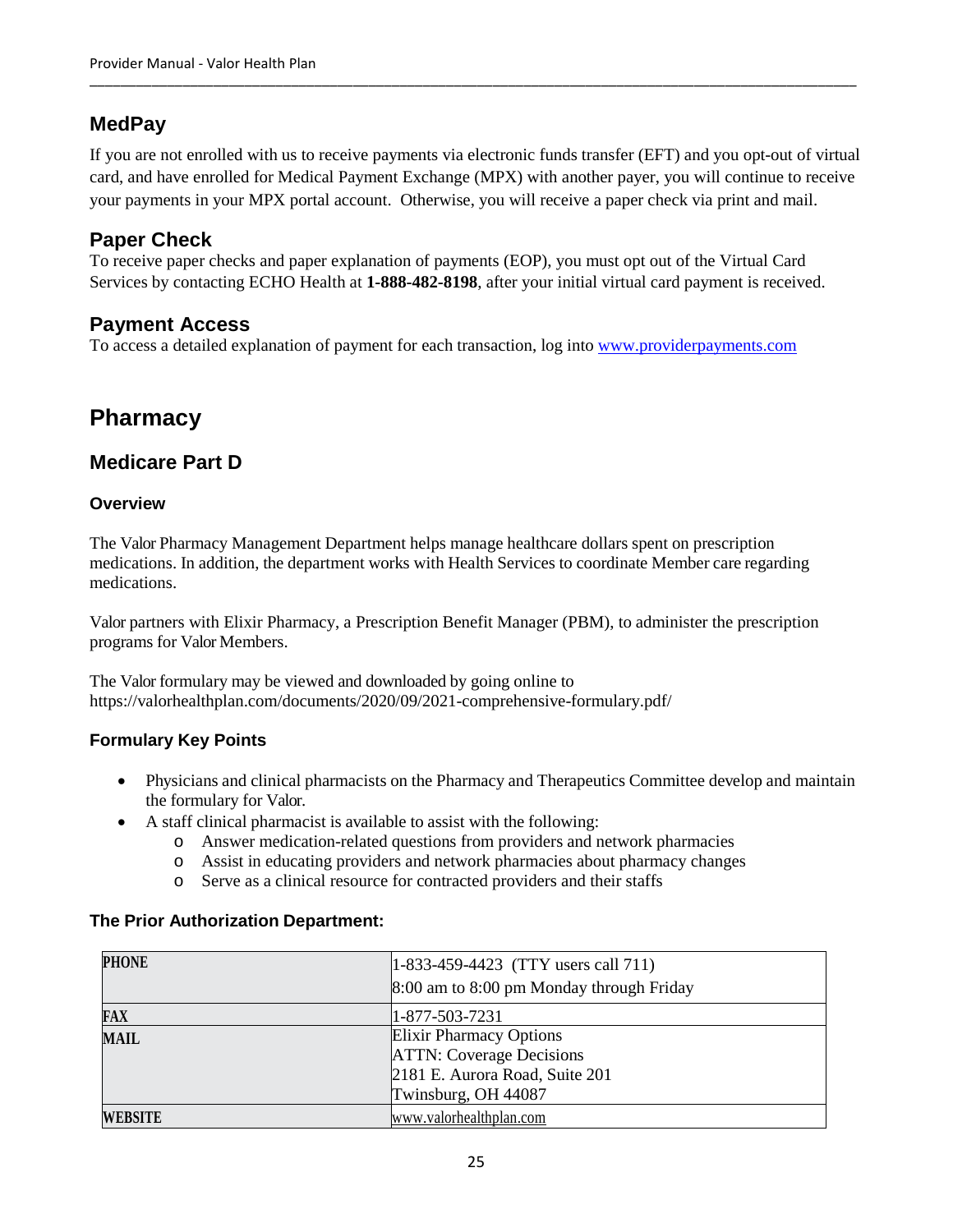### **Coverage Determination**

Valor has several processes that help ensure the effective and efficient use of medications under the prescription benefit offered to Members. Valor refers to these processes collectively as "coverage determination."

The following list includes the various types of coverage determination requests:

- Formulary exception Coverage for a Part D medication that is not on the formulary
- Prior authorization Coverage for certain formulary prescription drugs that require specific clinical criteria
- Step therapy Coverage for certain formulary prescription drugs that first require the trial and failure of other formulary alternatives
- Quantity limits Coverage for certain medications that have quantity limits to ensure compliance with FDA guidelines and appropriate use of medications

Each of these various types of coverage determinations has its own respective request form, which may be accessed in the following ways:

| <b>PHONE</b> | 1-833-459-4423<br>$(TTY$ users call $711$ )<br>8:00 am to 8:00 pm Monday through Friday               |
|--------------|-------------------------------------------------------------------------------------------------------|
| FAX          | 1-501-372-1932                                                                                        |
| <b>MAIL</b>  | Elixir Rx<br><b>ATTN: Coverage Decisions</b><br>2181 E. Aurora Road, Suite 201<br>Twinsburg, OH 44087 |
| WEBSITE      | www.valorhealthplan.com                                                                               |

### **Excluded Medications**

Medicare has excluded certain medication classes from coverage by Part D Medicare programs. These classes include all drugs (brand and generic) and combination drugs that contain a medication within these classes:

- Medications used for erectile dysfunction
- Medications used for anorexia, weight loss or weight gain
- Medications used for cosmetic purposes or hair growth
- Medications used to promote fertility
- Medications used for the symptomatic relief of cough or colds
- Nonprescription medications Medications that, by federal law, do not require a prescription
- Prescription vitamins and mineral products, except prenatal vitamins and fluoride preparations



Alert – No Appeal for Excluded Medications

Medications falling into the categories listed above cannot be covered even for medical necessity. The decision of non-coverage cannot be appealed, nor can exceptions be made to allow for coverage.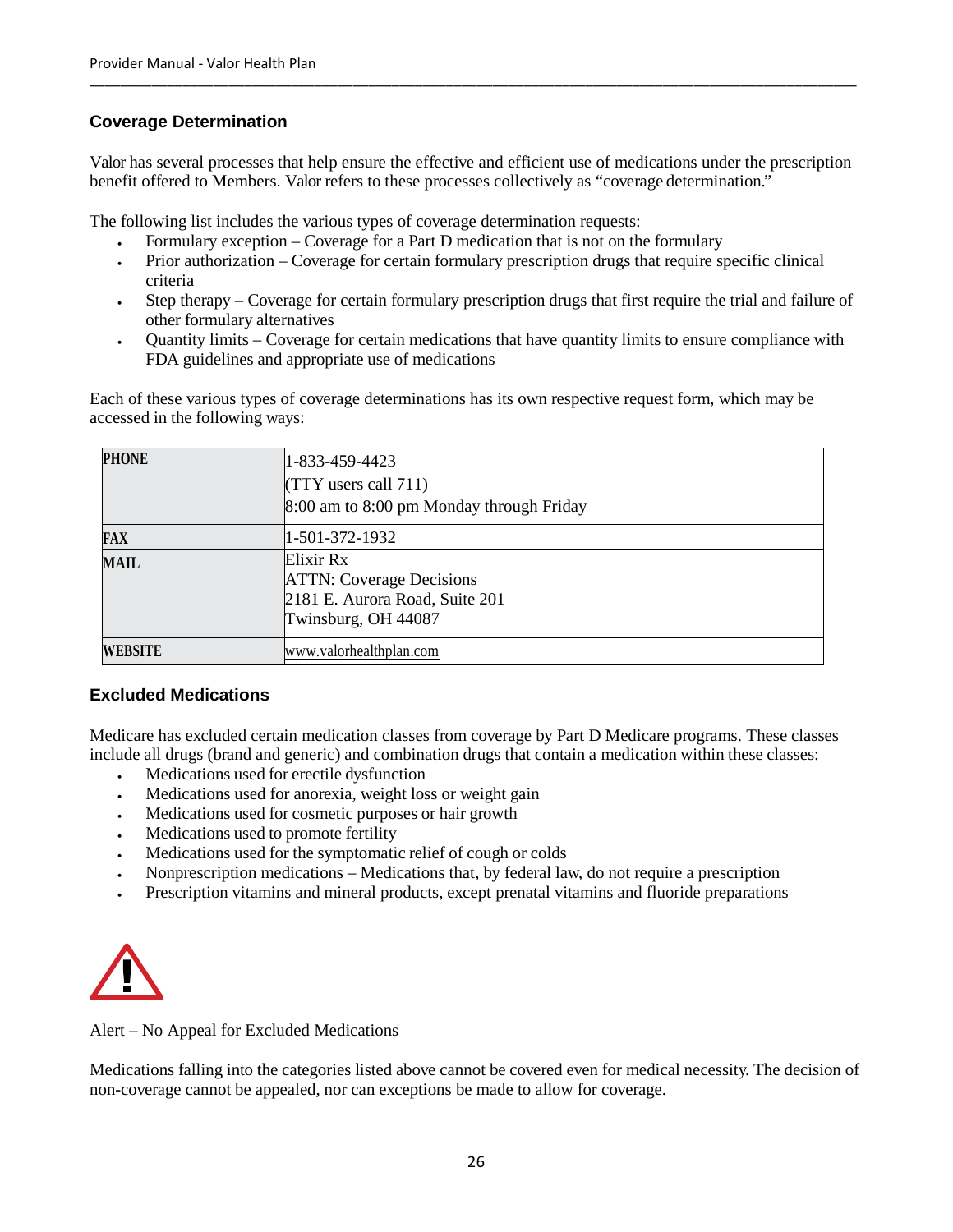### **Discontinuing, Changing or Reducing Coverage**

Generally, if a Valor Member is taking a formulary drug that was covered at the beginning of the year, Valor will continue coverage of the drug during the coverage year except when a new, less expensive generic drug becomes available or when adverse information about the safety or effectiveness of a drug is released.

Other types of formulary changes, such as removing a drug from the formulary, will not affect Members currently taking the drug and will remain available at the same cost sharing for the remainder of the coverage year.

#### **Notification of Formulary Changes**

If Valor removes drugs from the formulary; adds coverage determinations, such as prior authorizations, quantity limits, and/or step therapy restrictions on a drug; or moves a drug to a higher cost-sharing tier, Valor must notify affected Members and providers of the change at least 60 days before it becomes effective. If the Food and Drug Administration deems a formulary drug to be unsafe or if the drug's manufacturer removes it from the market, Valor will immediately remove the drug from the formulary and notify Members who take the drug.

#### **Transition Policy**

Valor may provide temporary coverage of medications for new Members who are taking non-formulary drugs or drugs that require coverage determination. Valor may grant a temporary 30-day supply within the enrollee's first 90 days of Membership, during which time the provider should initiate the same "coverage determination" process outlined previously.

Transition coverage also is available for residents of long-term care facilities or Members whose medications are affected by a level-of-care change (e.g., discharge from acute setting or admission to/discharge from long-term care facility).

#### **Pharmacy Network**

Members must fill all medications at network pharmacies for coverage at the lowest out-of-pocket cost. Members who use non-participating pharmacies may pay higher out-of-pocket costs and must submit receipts for reimbursement.

Participating pharmacies include community-based pharmacies, pharmacies that serve long-term care facilities, and specialty pharmacies (home infusion pharmacies)

### **Medicare Part B**

#### **Definition of Part B Coverage**

Medicare Part B originally was designed to help people with Medicare pay for their medical costs but not for their medications.

Over the years, though, Congress added benefits to treat specific diseases, including medications used to treat those diseases. The Part B benefit does not apply to specific medications (Exceptions may apply for IPPB solutions and some diabetic supplies) but rather to the treatment of certain diseases.

Medicare Part B covers a limited number of prescription drugs. These Part B drugs generally fall into three categories: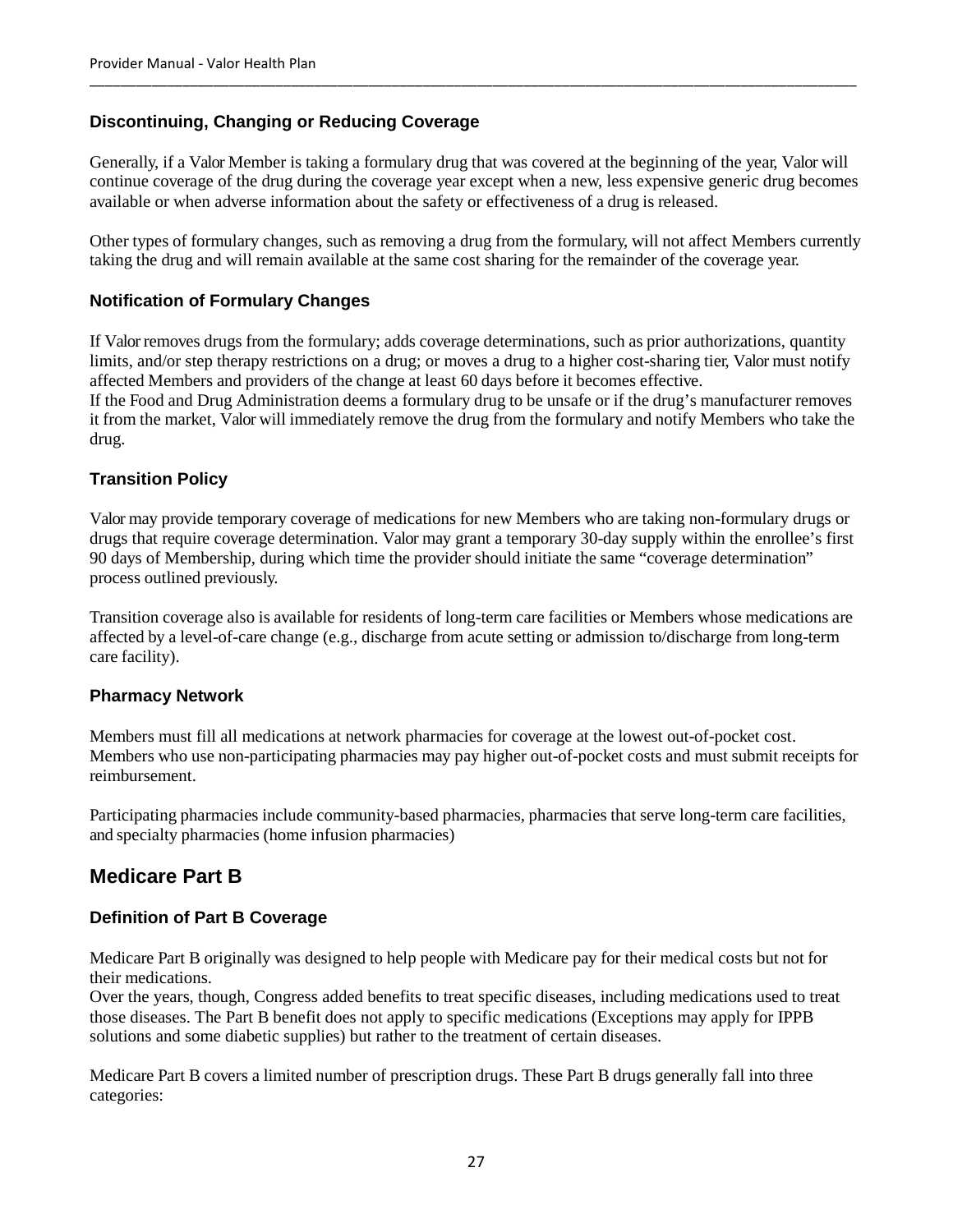- Drugs furnished incident to a physician's service
- Drugs used as a supply to durable medical equipment (DME)
- Certain statutorily covered drugs, including:
	- o Immunosuppressive drugs for beneficiaries with a Medicare-covered organ transplant
	- o Hemophilia blood clotting factor
	- o Certain oral anti-cancer drugs
	- o Oral anti-emetic drugs
	- o Pneumococcal, influenza and hepatitis vaccines (for intermediate to high-risk individuals)
	- o Antigens
	- o Erythropoietin for trained home dialysis patients
	- o Certain other drugs separately billed by End-Stage Renal Disease (ESRD) facilities (e.g., iron dextran, vitamin D injections)
	- o Home infusion of intravenous immune globulin for primary immune deficiency

Medicare Part B drug coverage has not been changed by implementation of the new Medicare Part D drug program. Drugs that were covered by Medicare Part B before the Part D prescription drug program became operational continue to be covered under Medicare Part B.

Copayments for each category are as follows:

- Part A Generally No copayment (part of the Hospital payment)
- Fart  $B -$  Generally No coinsurance (varies by plan and/or product)
- Fart  $D$  Generally No Member copayment (varies by plan and/or product and/or by tier level)

### **Part B Medication Authorizations and Claims**

Drugs furnished incident to physician's services follow the same authorization and claim procedures as other physician services.

For prescription medications dispensed by a pharmacy, the Valor pharmacy claims system is able to adjudicate Part B claims. Some prescription medications may require Part B vs. Part D coverage determination review.

### **Medicare Part B vs. Part D Coverage Determination for Prescription Medications Dispensed by a Pharmacy**

While the use of some medications is assumed to fall under Part B coverage, others require additional clinical information before coverage can be determined. Therefore, certain prescription medications are subject to prior authorization for Part B vs. Part D coverage determination. The intent is not to establish clinical grounds for approval but to determine the circumstances of the claim for payment purposes.

Valor will allow payment as a Part D benefit only when it can establish appropriate coverage. Otherwise, coverage is redirected as a Medicare Part B claim.

In addition:

- Some medications could be covered under Part B (medical) or Part D (prescription) depending on several issues, including the diagnosis, residential status of the Member or route of administration.
- Part B and Part D drugs have different copayments, and Part B drugs do not apply to True Out-of- Pocket costs (TrOOP).
- The process to determine if the drug is to be covered as Part B or Part D is the same process outlined previously for "coverage determination."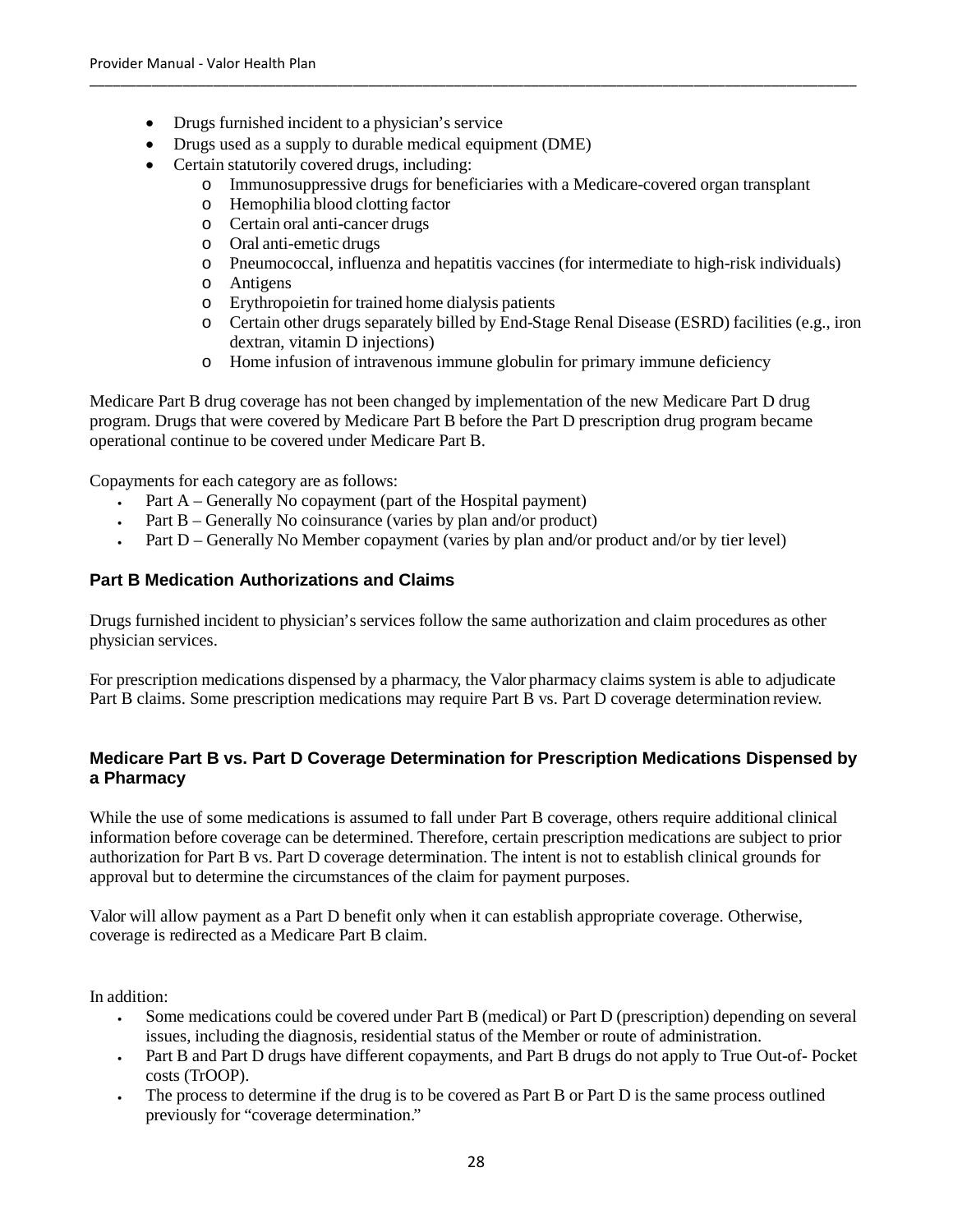# **Provider Credentialing**

Credentialing of providers may be conducted internally by Valor staff or delegated to an external entity. If delegated, Valor will conduct both pre-delegation and annual audits to ensure credentialing standards are maintained throughout the network. The standards below outline the overall approach to credentialing by Valor. The delegated entity's standards may differ slightly. If there are any questions, please contact Valor's Network Operations Director at **330-498-8231**.

The provider credentialing process involves several steps: application, primary source verification, notification and a Credentialing Committee review.

Providers who would like to participate in the Valor network should request a Participation Agreement from Valor's Network Operations Director at **330-498-8231** or by email at providerservices@valorhealthplan.com.

Once contracted, the provider may either submit the CAQH (Council for Affordable Quality Healthcare) provider identification number or fill out the applicable state-mandated credentialing application form and submit it to the Network Operations Department at the address listed below:

**Network Operations Valor Health Plan PO Box 527 North Canton, Ohio 44720** 

Valor follows NCQA standards involving credentialing and re-credentialing of Providers. Once all information is complete, including primary source verification and office site review (if applicable), the Credentialing Department reviews and compares all information to the primary source data. If Valor notes any discrepancies, it notifies the provider in writing and gives the provider two weeks to forward the correct information to Network Operations.

In addition, a physician has the right to review the information submitted in support of the application. If the physician discovers erroneous information on the application, he or she has an opportunity to correct this information before the Valor Credentialing Committee or the external vendor reviews it. The physician must initial and date the corrected information or update their CAQH profile.

# **Credentialing Committee Review**

Completed credentialing files are presented to the Valor Credentialing Committee for review and final decision.

Valor staff will send a welcome letter to providers who are approved as providers in the Valor Provider network. This letter will give the providers their effective date as network providers in Valor.

Physicians are notified in writing if they are denied credentialing status. If a physician wishes to appeal a denial decision, the physician must submit a request in writing to the chair of the Valor Credentialing Committee (Refer to page 11).

### **Re-credentialing Process**

All physicians must be re-credentialed within three years of the date of their last credentialing cycle. The recredentialing process is the same basic process as that for credentialing, except that physicians are also evaluated on their professional performance, judgment and clinical competence. Criteria used for this evaluation may include, but not be limited to, the following: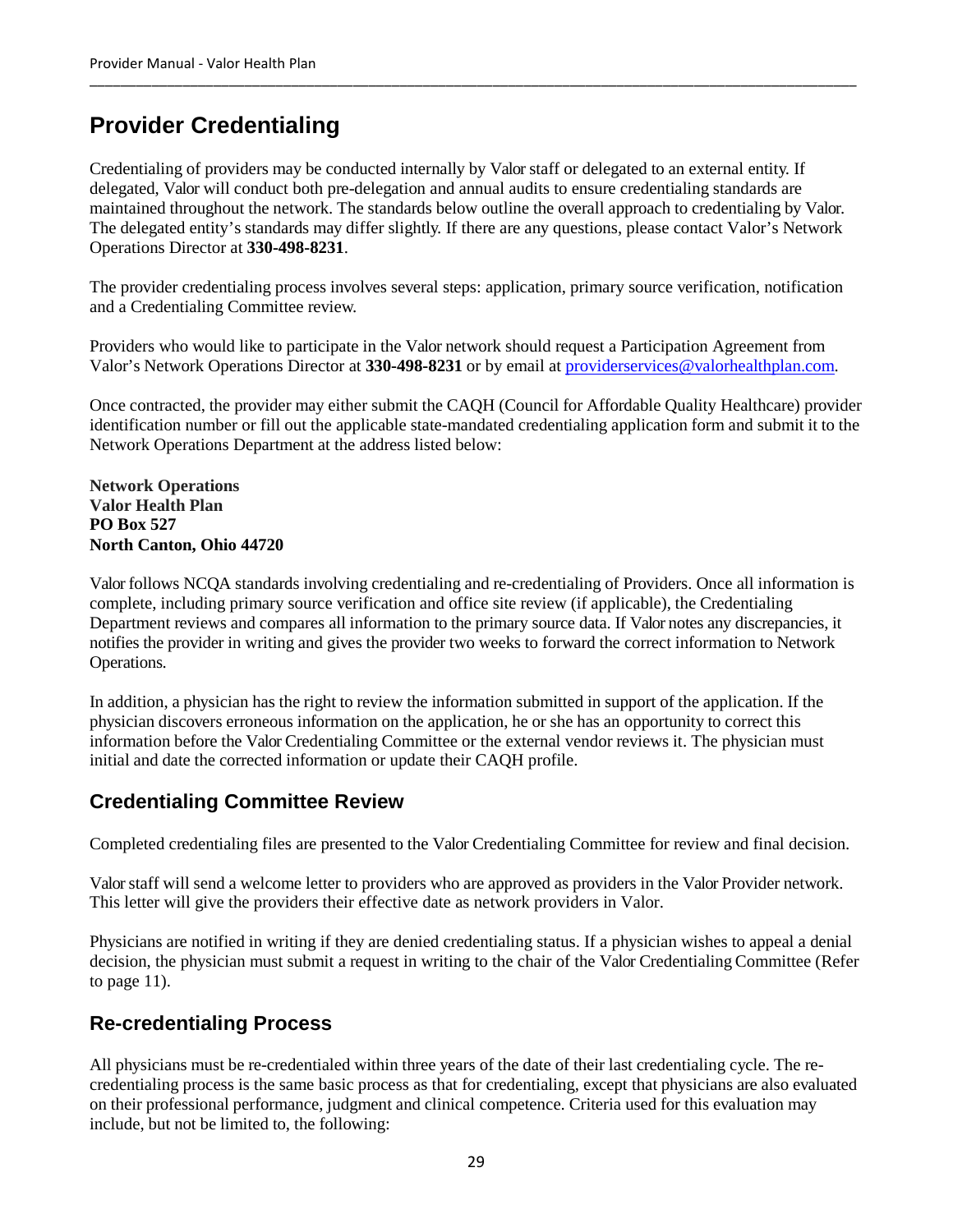- Compliance with Valor's policies and procedures
- Valor sanctioning related to utilization management, administrative issues or quality of care
- Member complaints
- Member satisfaction survey
- Participation in quality improvement activities
- Quality-of-care concerns

Valor or its designee will send an application for re-credentialing to providers at least 3 months before their recredentialing due date to allow the process to be completed within the required period.

Failure to return the completed reappointment application and supporting documentation by the deadline may result in termination from the network.

### **Malpractice Insurance**

Valor requires Providers to carry minimal professional liability insurance. Please refer to your Provider's Participation Agreement to verify those amounts.

# **Credentialing Denials and Appeals**

Valor will send a letter to providers who have been denied credentialing that includes the following:

- The specific reason for the denial
- The provider's right to request a hearing
- A summary of the provider's right in the hearing
- The deadline for requesting a hearing
- The provider has 30 days following receipt of the notice in which to submit a request for a hearing
- Failure to request a hearing within 30 days shall constitute a waiver of the rights to a hearing
- A request for consent to disclose the specifics of the provider's application and all credentialing documentation to be discussed
- Appropriate requirements specific to the state in which the practice is located

Upon receipt of the provider's request for a hearing, Valor will notify the provider of the date, time and place of the hearing.

The provider has the right to be present and is allowed to offer evidence or information to explain or refute the cause for denial. The provider may be represented by legal counsel or another person of the provider's choosing as long as Valor is informed of such representation at least seven days before the hearing.

There is no appeal process if a provider is denied credentialing based on administrative reasons, such as:

- Network need
- Failure to cooperate with the credentialing or re-credentialing process
- Failure to meet the terms of minimum requirements (e.g., licensure)

# **Provider Termination**

The relationship between a provider and Valor may be severed for several reasons, which may include any of the following:

- Provider is non-compliant with the contractual coverage requirements
- Provider's license or certification or registration to provide services in the provider's home state is suspended or revoked
- Provider makes a misrepresentation with respect to the warranties set forth in the Provider Service Agreement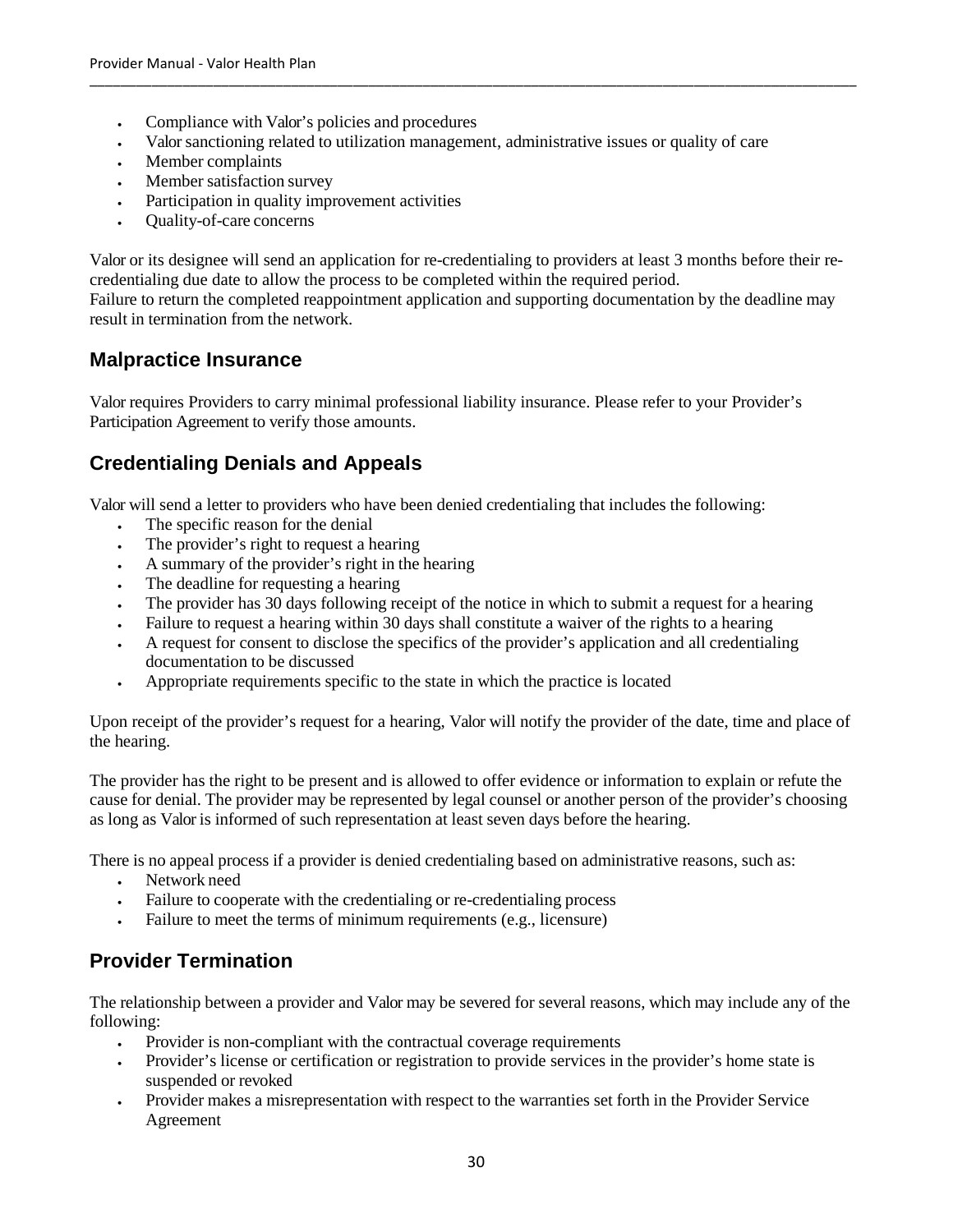Provider is sanctioned by the Office of Inspector General (OIG), Medicare or Medicaid

Valor may initiate the termination action or the provider may initiate the termination. In all cases, if a provider began treating a Member before the termination, the provider should continue the treatment until the Member can, without medically injurious consequences, be transferred to the care of another participating provider.

The terminating provider will be compensated for this treatment according to the rates agreed to in the provider's contract.

Should the terminating provider note special circumstances involving a Member – such as treatment for an acute condition, life-threatening illness, or disability – the provider should ask Valor for permission to continue treating that Member. In such cases, Valor will continue to reimburse the provider at the contracted rates.

The provider may not seek payment from the Member of any amount for which the Member would not be responsible if the provider were still in Valor's network. The provider also is to abide by the determination of the applicable grievance and appeals procedures and other relevant terms of the provider's contractual agreement.

When the Credentialing Committee decides to terminate a provider's agreement or impose a corrective action that will result in a report to the National Practitioner Data Bank, the Healthcare Integrity and Protection Data Bank and/or applicable state licensing agency, the Credentialing Department shall promptly notify the affected provider by certified mail, return receipt requested.

Such notice shall:

- State the specific reason for the termination or corrective action
- Inform the provider that he/she has the right to request a hearing
- Contain a summary of the provider's right in the hearing under this policy
- Inform the provider that he/she has 30 days following receipt of the notice within which to submit a request for a hearing
- State that failure to request a hearing within the specified time period shall constitute a waiver of the right to a hearing
- State that upon receipt of the hearing request, provider will be notified of date, time and place of hearing
- Allow the provider to be represented by an attorney or another person of his/her choice

A provider shall have 30 days following receipt of notice to file a written request for a hearing. Requests shall be hand delivered or sent by certified mail, return receipt requested, to the chairperson of the Credentialing Committee. If such a hearing is requested, the Credentialing Committee shall follow the steps as defined by the Credentialing Department's policies and procedures. (Copies of such policies and procedures are available upon request.)

A provider who fails to request a hearing within the time and in the manner specified in this policy waives any right to a hearing. Such a waiver shall constitute acceptance of the action, which then becomes the final decision of the Credentialing Committee and is not subject to appeal.

As indicated in their contracts, providers must give written notice to Valor before voluntarily leaving the network. Providers also must supply copies of medical records and facilitate a Member's transfer of care upon request by Valor or the Member.

For terminations initiated by PCPs, Valor will notify affected Members in writing and ask them to select a new PCP. If a Member does not select a PCP, Valor will assign a PCP before the provider's effective date of termination. PCPs must continue to provide care for 90 days following termination.

For terminations by specialists, Valor will notify all Members who have visited the specialist in the past 90 days.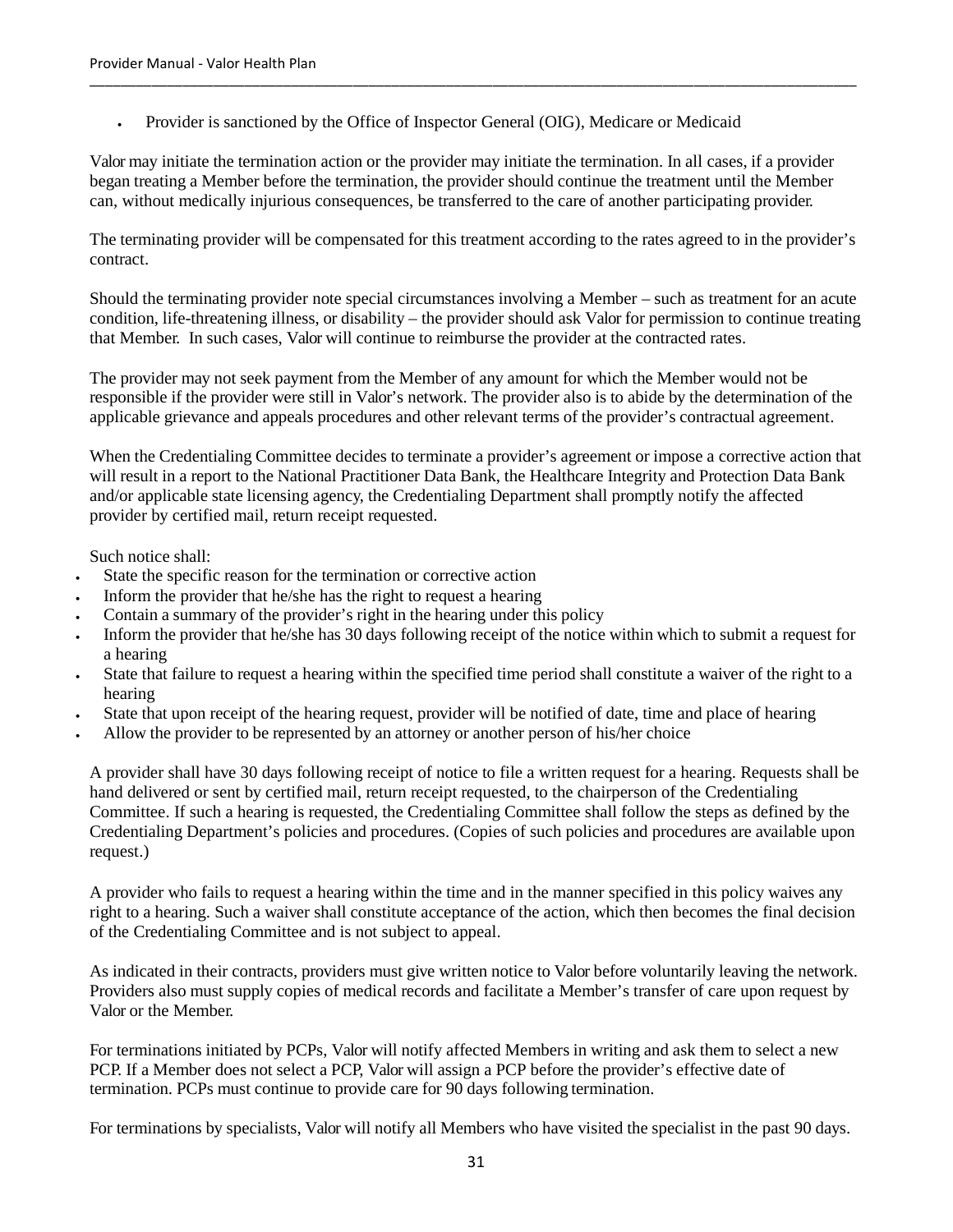This notification will alert the Member of the provider's forthcoming termination and allow for transition of care to another contracted provider.

# **Practice Information**

At the time of credentialing and re-credentialing, and directory printing, Valor will verify important demographic details about a provider's practice to help ensure the accuracy of information such as claims payments and provider directories. Valor will also verify if providers are accepting new members to comply with all CMS requirements.

Providers should notify Valor of any changes in practice information 60 days before the effective date of the change to avoid improper claims payment and incorrect directory information.

All network providers must have the hours of operation clearly posted in their office.

### **Office Requirements**

Providers should bill Valor for all services performed for assigned Members. The services should be within the standard practices of the Provider's license, education and board certification. However, reimbursement for such services will vary by Provider. Providers should refer to the network Provider's contract for reimbursement rates and terms.

Valor wants to make sure that all Members—including those with limited English proficiency, diverse cultural backgrounds, the homeless and individuals with physical and mental disabilities—receive healthcare services and assistance with their health plan in a culturally competent manner. Each Member is entitled to receive healthcare needs in a manner that is respectful and consistent with the Member's cultural perspective. The goal of this policy is to enhance patient care compliance.

Once cultural expectations and health service needs are determined, providers may be required to supply interpreters to overcome barriers of language and/or understanding. To further promote understanding and support, providers also may be required to supply the Member with appropriate educational materials and information about community resources.

For assistance with Members requiring culturally competent services, providers may call Provider Services at **1-800-485-3793**.

While on vacation or a leave of less than 30 days, a network provider must arrange for coverage by another Valor provider. If a provider goes on a leave of 30 days or longer, the provider must notify Provider Services at **1-800-485-3793.** 

If a network provider arranges with either a participating or non-participating physician to cover for his/her patients during an absence, the network provider is responsible for making sure the covering physician will:

- Accept compensation from Valor as full payment for covered services
- Not bill the Member, except for applicable copayments
- Obtain approval from the Health Services Department, as set forth in this manual, before all nonemergency hospitalizations and non-emergency referrals
- Comply with the rules, protocols, policies, procedures and programs set forth in this manual

Network Providers are required to provide 24-hour on-call coverage. If a Provider delegates this responsibility, the covering provider must participate in Valor's network and be available 24 hours a day, seven days a week.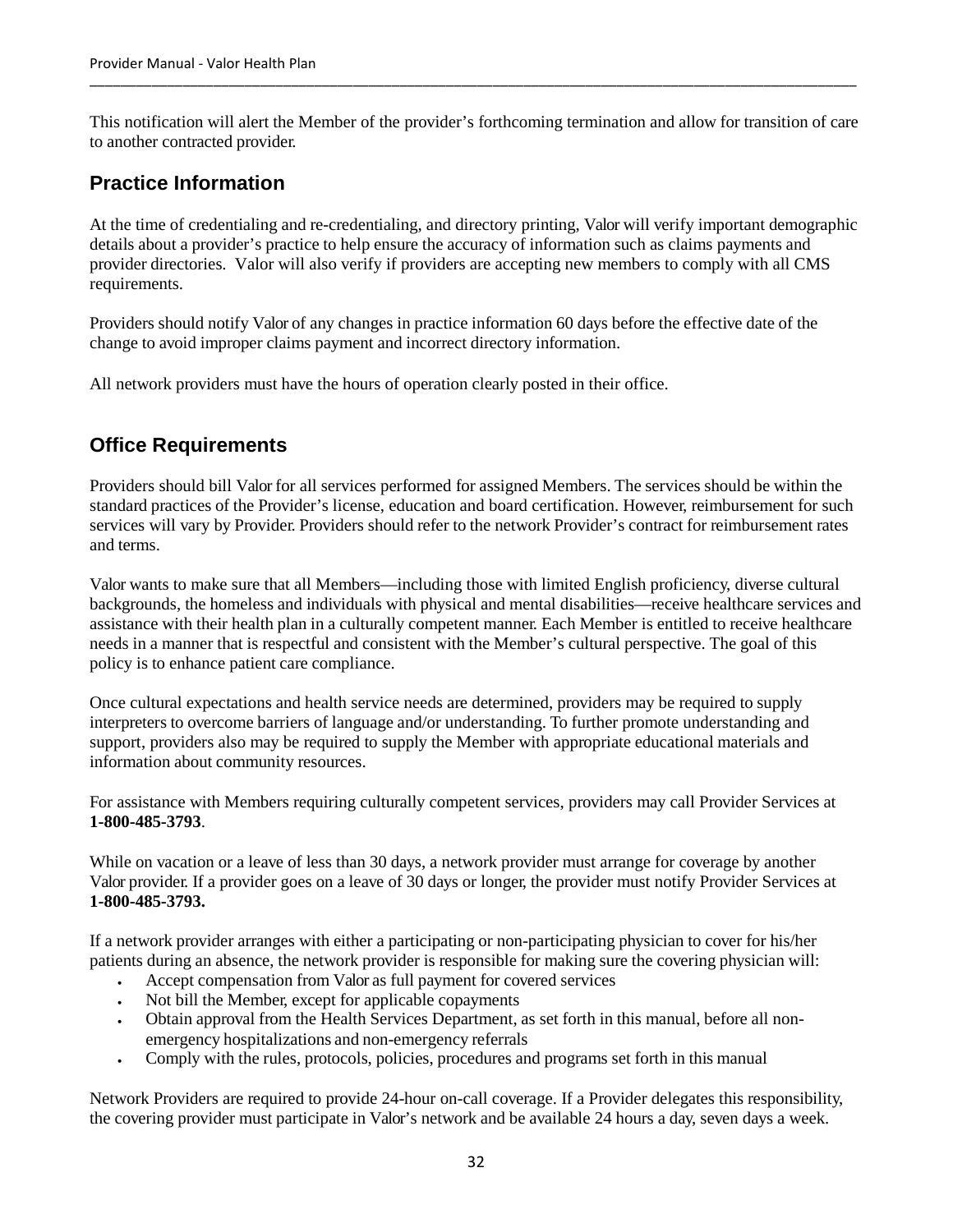# **Accessibility Standards**

Valor follows accessibility requirements set forth by applicable regulatory and accrediting agencies. The purpose of these standards is to make sure services are available and accessible to Members in a timely fashion. Valor monitors compliance with these standards annually.

\_\_\_\_\_\_\_\_\_\_\_\_\_\_\_\_\_\_\_\_\_\_\_\_\_\_\_\_\_\_\_\_\_\_\_\_\_\_\_\_\_\_\_\_\_\_\_\_\_\_\_\_\_\_\_\_\_\_\_\_\_\_\_\_\_\_\_\_\_\_\_\_\_\_\_\_\_\_\_\_\_\_\_\_\_\_\_\_\_\_\_\_\_\_\_\_\_\_\_

Valor sets standards to be met for services within providers' offices. The next table describes sample types of services and the respective standards to be followed:

| <b>REASON FOR APPOINTMENT</b>      | <b>COMPLIANCE STANDARD</b> |
|------------------------------------|----------------------------|
| PRIMARY CARE PHYSICIAN             |                            |
| Chest pain                         | Same day                   |
| Mild respiratory symptoms >3 days  | Next day                   |
| Routine physical examination       | Within 30 days             |
| <b>Obstetricians-Gynecologists</b> |                            |
| Urgent referral                    | Next day                   |
| Non-urgent referral                | Within 2 weeks             |
| Well-woman examination             | Within 10 weeks            |
| <b>SPECIALISTS</b>                 |                            |
| Emergency                          | Same day                   |
| Urgent referral                    | Next day                   |
| Routine referral                   | Within 30 days             |

# **Provider, Member and Member's Family Satisfaction Surveys**

Satisfaction surveys provide Valor with feedback on performance relating to:

- Access to care and/or services
- Overall satisfaction with Valor
- Provider availability
- Quality of care received
- Responsiveness to administrative processes
- Responsiveness to inquiries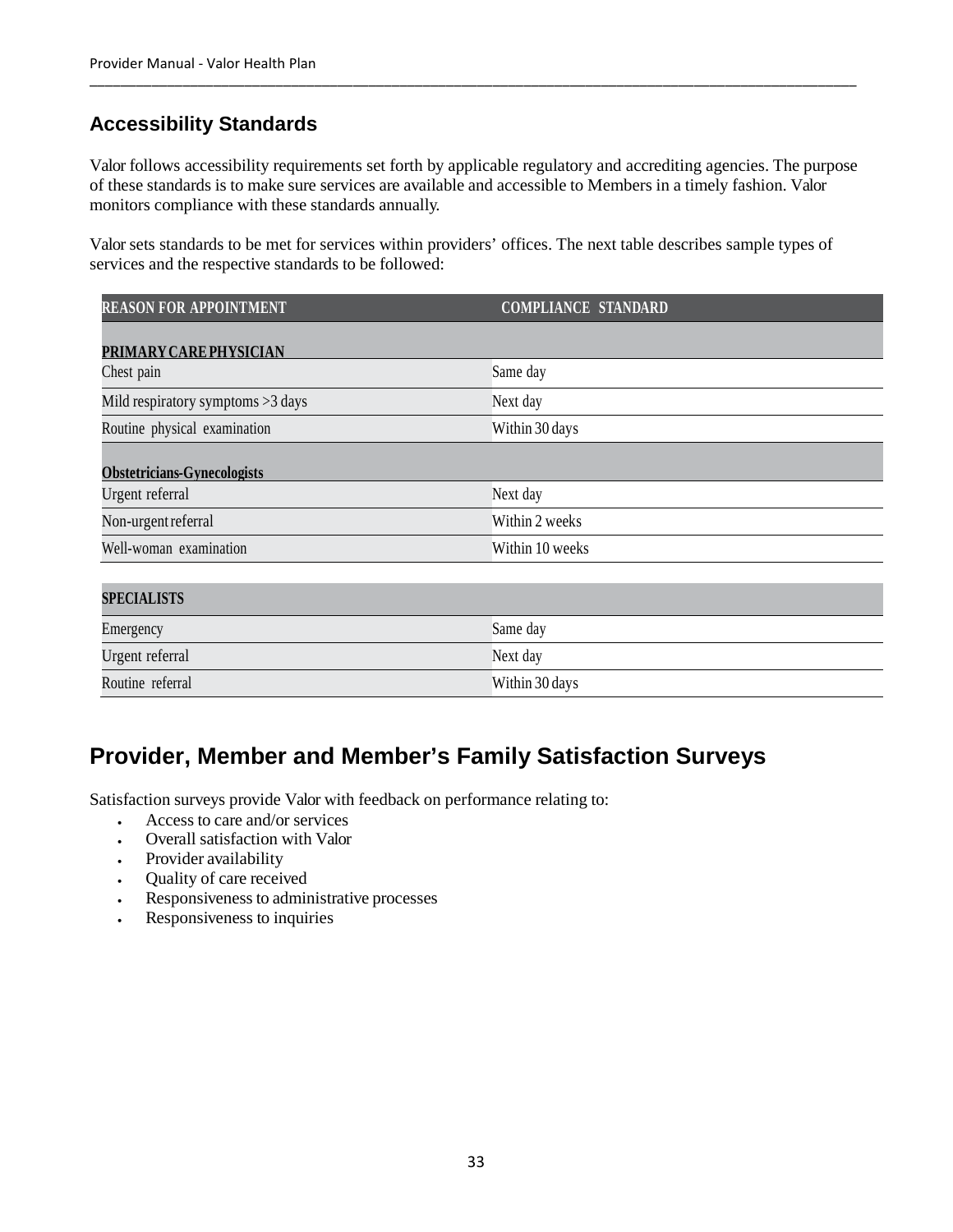# **Physician Rights, Responsibilities and Roles**

Valor is committed to offering its Members access to physicians and healthcare services and facilities that provide quality care in a manner that preserves a Member's dignity, privacy and autonomy.

As such, Valor employees and contracted providers shall:

- Treat all Members with respect and courtesy.
- Not discriminate against Members in the delivery of healthcare services based on race, ethnicity, national origin, religion, sex, age, mental or physical disability, sexual orientation, genetic information, and source of payment or other protected class.
- Respond promptly to Members' questions and document communications with Members as appropriate.
- Protect Members' rights by publicizing such rights to Members, employees and network providers.
- Comply with all the legal and professional standards of care, ethics, conduct and behavior applicable to health maintenance organizations, their employees and their network providers.
- Provide Members with information concerning the benefits available to them so they may avail themselves of such benefits as appropriate.
- Make sure Members have reasonable access to the services to which they are entitled under their plans.
- Give Members (or their legal guardians, when appropriate) the opportunity to make informed decisions concerning their medical care, including information about withholding resuscitative service, forgoing or withdrawing life-sustaining treatment, or participating in investigation studies or clinical trials. Healthcare providers shall obtain informed consent as required by law.
- Inform Members of their rights to an appeal if a provider chooses not to supply a service or treatment requested by the Member.
- Preserve the integrity and independence of clinical decision making by network providers. In making such decisions concerning a Member's medical care, network providers shall not allow themselves to be influenced by financial compensation to the provider or provider network that results from such decisions or by coverage of a particular treatment or course of care by the Member's plan.
- Follow the guidance of provider marketing training as required by the Medicare Improvements for Patients and Providers Act (MIPPA).

# **Provider Role in HIPAA Privacy Regulations**

Valor policies and procedures include regulatory information to make sure Valor complies with the Health Insurance Portability and Accountability Act (HIPAA) regulations and the Gramm-Leach- Bliley Act.

Hospitals and providers subject to HIPAA are trained to understand their responsibilities under these privacy regulations – as is the staff at Valor.

Throughout its business areas, Valor has incorporated measures to make sure potential, current and former Members' Protected Health Information (PHI), individually identifiable health information and personally identifiable financial information are maintained in a confidential manner, whether that information is in oral, written, or electronic format. Valor employees may use and disclose this information only for those purposes permitted by federal legislation (for treatment, payment and healthcare operations), by the Member's written request, or if required to be disclosed by law, regulation or court order.

Valor developed its referral/authorization request form in accordance with the core elements and required statements contained in the HIPAA privacy rules. To determine pre-service medical necessity, providers should complete, sign and return the referral/authorization form to Valor.

All Members receive Valor's Privacy Statement and Notice of Privacy Practices in their welcome kit materials.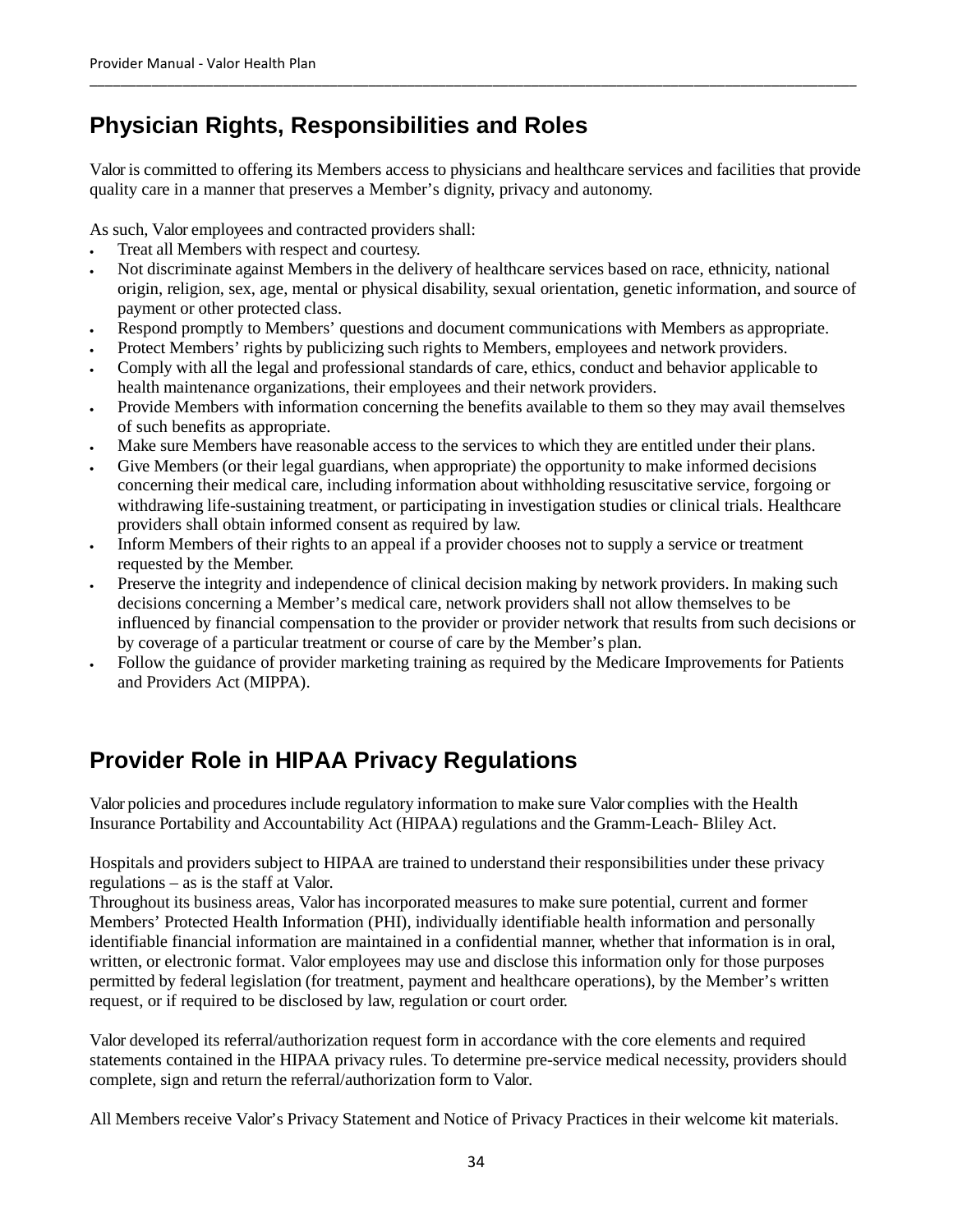Members also receive a copy of the privacy information with their Annual Notice of Change (ANOC) and Evidence of Coverage (EOC). These documents clearly explain the Members' rights concerning the privacy of their individual information, including the processes established to provide them with access to their PHI and procedures to request to amend, restrict use and have accounting of disclosures. The documents further inform Members of Valor's precautions to conceal individual health information from employers.

Valor's Notice of Privacy Practices is separate and distinct from the Notice of Privacy Practices providers are required to give to their patients under HIPAA. To view the Privacy Statement and Notice of Privacy Practices, contact Provider Services at **1-800-485-3793**.

# **Complying with the Americans with Disabilities Act**

Providers' offices are considered places of public accommodation and, therefore, must be accessible to individuals with disabilities. Offices are required to adhere to the Americans with Disabilities Act (ADA) guidelines and any of its amendments, Section 504 of the Rehabilitation Act of 1973 (Section 504), and other applicable state or federal laws.

Valor requires that network providers' offices or facilities comply with these aforementioned statutes/laws.

The ADA and Section 504 require that providers' offices have the following modifications: (i) the office or facility must be wheelchair accessible or have provisions to accommodate people in wheelchairs; (ii) patient rest rooms should be equipped with grab bars; and (ii) handicapped parking must be available near the provider's office and be clearly marked. These aforementioned requirements are not an exhaustive list of the standards or access requirements mandated by the ADA, Section 504, or any other applicable state or federal law.

## **Anti-Kickback Statute**

Valor is committed to conducting its business activities in full compliance with applicable Federal and State laws. In support of this commitment, Valor must ensure that all Providers adhere to the Federal Anti-Kickback Statute and state equivalents (the "Anti-Kickback Policy"), which applies to all covered persons.

The Anti-Kickback Statute states that anyone who knowingly and willfully accepts or solicits any remuneration (including any kickback, hospital incentive or bribe) directly or indirectly, overtly or covertly, in cash or in kind, to influence the referral of Federal healthcare program business may face charges, including felony charges, and/or civil penalties, such as being barred from participation in federal programs.

Discounts, rebates or other reductions in price may violate the anti-kickback statute because such arrangements involve remuneration to induce the purchase of items or services payable by the Medicare Program.

In order to be permissible, an activity that implicates the anti-kickback statute must qualify for protection under a specific Safe Harbor. For a complete list of Safe Harbor activities, please refer to the Medicare and Medicaid Fraud and Abuse Statute (42 CFR Parts 1001 – 1005; Sections 1001.951 and 1001.952) or consult your legal counsel.

# **Medicare Advantage and Part D Fraud, Waste and Abuse**

### **Scope of Fraud, Waste and Abuse on the Healthcare System**

The National Health Care Anti-Fraud Association (NHCAA) website reports that healthcare loss due to fraud, waste and abuse has an impact on patients, taxpayers and the government because it leads to higher healthcare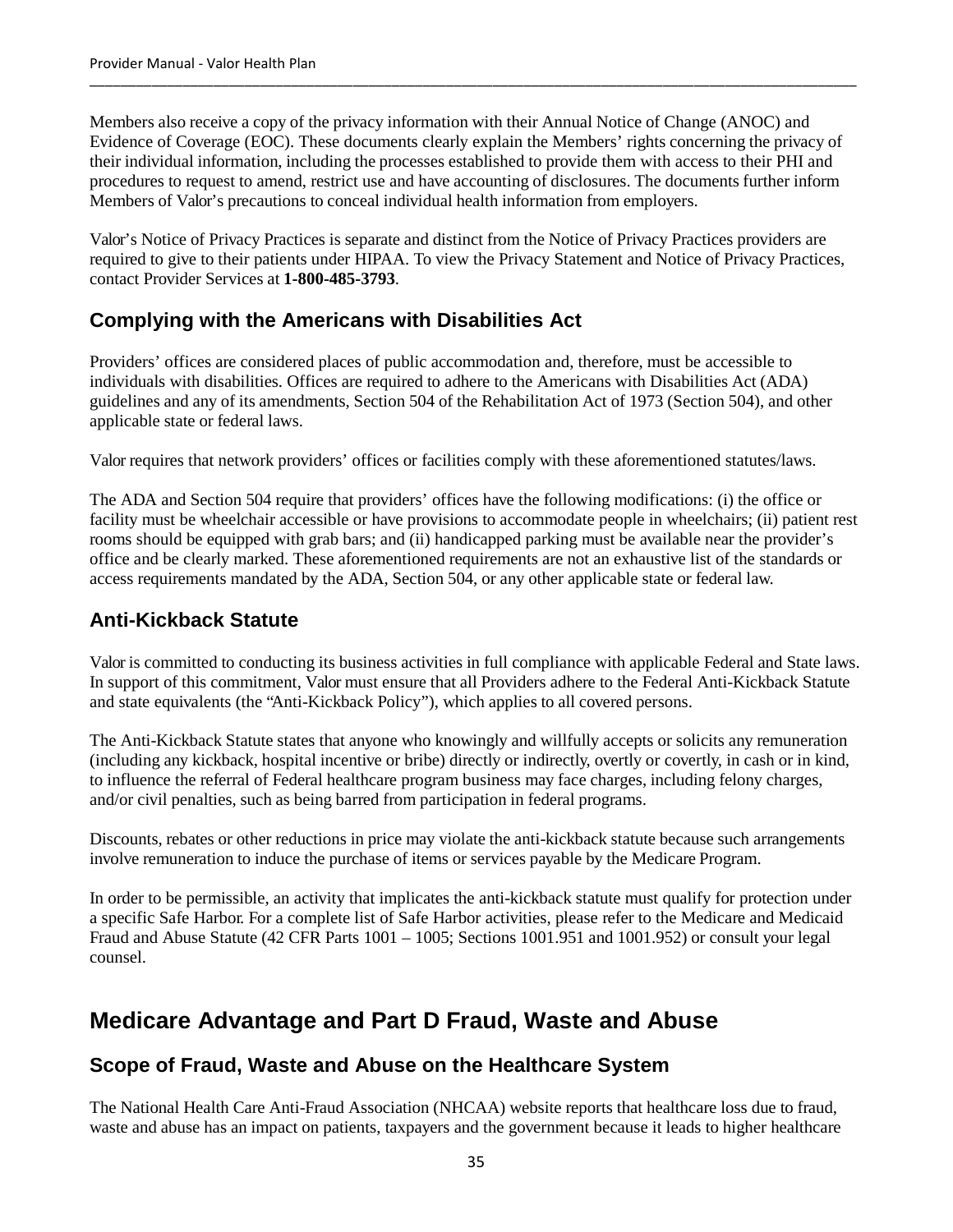costs, insurance premiums and taxes. Healthcare fraud often hurts patients who may receive unnecessary or unsafe healthcare procedures or who may be the victims of identity theft.

\_\_\_\_\_\_\_\_\_\_\_\_\_\_\_\_\_\_\_\_\_\_\_\_\_\_\_\_\_\_\_\_\_\_\_\_\_\_\_\_\_\_\_\_\_\_\_\_\_\_\_\_\_\_\_\_\_\_\_\_\_\_\_\_\_\_\_\_\_\_\_\_\_\_\_\_\_\_\_\_\_\_\_\_\_\_\_\_\_\_\_\_\_\_\_\_\_\_\_

Healthcare fraud is knowingly and willfully executing, or attempting to execute, a scheme to defraud any healthcare benefit program or to obtain (by means of false or fraudulent pretenses, representations, or promises) any of the money or property owned by, or under the custody or control of any healthcare benefit program. Healthcare waste is the overutilization of services, or other practices that, directly or indirectly, result in unnecessary costs to the Medicare program. Waste is generally not considered to be caused by criminally negligent actions but rather the misuse of resources.

Healthcare abuse includes actions that may, directly or indirectly, result in: unnecessary costs to the Medicare Program, improper payment, payment for services that fail to meet professionally recognized standards of care, or services that are medically unnecessary.

Medical identity thieves may use a person's name and personal information, such as their health insurance number, to make doctor's appointments, obtain prescription drugs, and file claims with Medicare Advantage Plans. This may affect the person's health and medical information and can potentially lead to misdiagnosis, unnecessary treatments, or incorrect prescription medication.

To limit the number of alleged incidents of medical identity theft involving Members, provider claim personnel should verify Member account numbers when filing medical claims for processing.

### **Reporting Fraud, Waste and Abuse**

### **Compliance Program**

Valor has established a comprehensive Compliance Program and is committed to ensuring that all organizational areas are, and remain, compliant with applicable State and Federal regulatory requirements. The Compliance Program is an organizational value-based system that will identify, detect, prevent, correct and report suspected non-compliance with State and Federal regulatory requirements. Valor works collaboratively with State and Federal regulatory agencies to achieve the mutual goals of providing quality healthcare and the effective elimination of fraud, waste and abuse.

The Plan designed the Compliance Program and all efforts surrounding this program to establish a culture that promotes prevention, detection and resolution of conduct that may not conform to State and Federal laws, including Federal healthcare program requirements including the Plan's ethical and legal standards of conduct. In practice, the Compliance Program and the Code of Conduct effectively articulate and demonstrate the Plan's commitment to legal and ethical conduct.

Suspected incidents of fraud, waste and abuse may be reported anonymously to Valor's Compliance Department.

#### **Compliance Hotline Phone Number**

### **1-844-223-2371**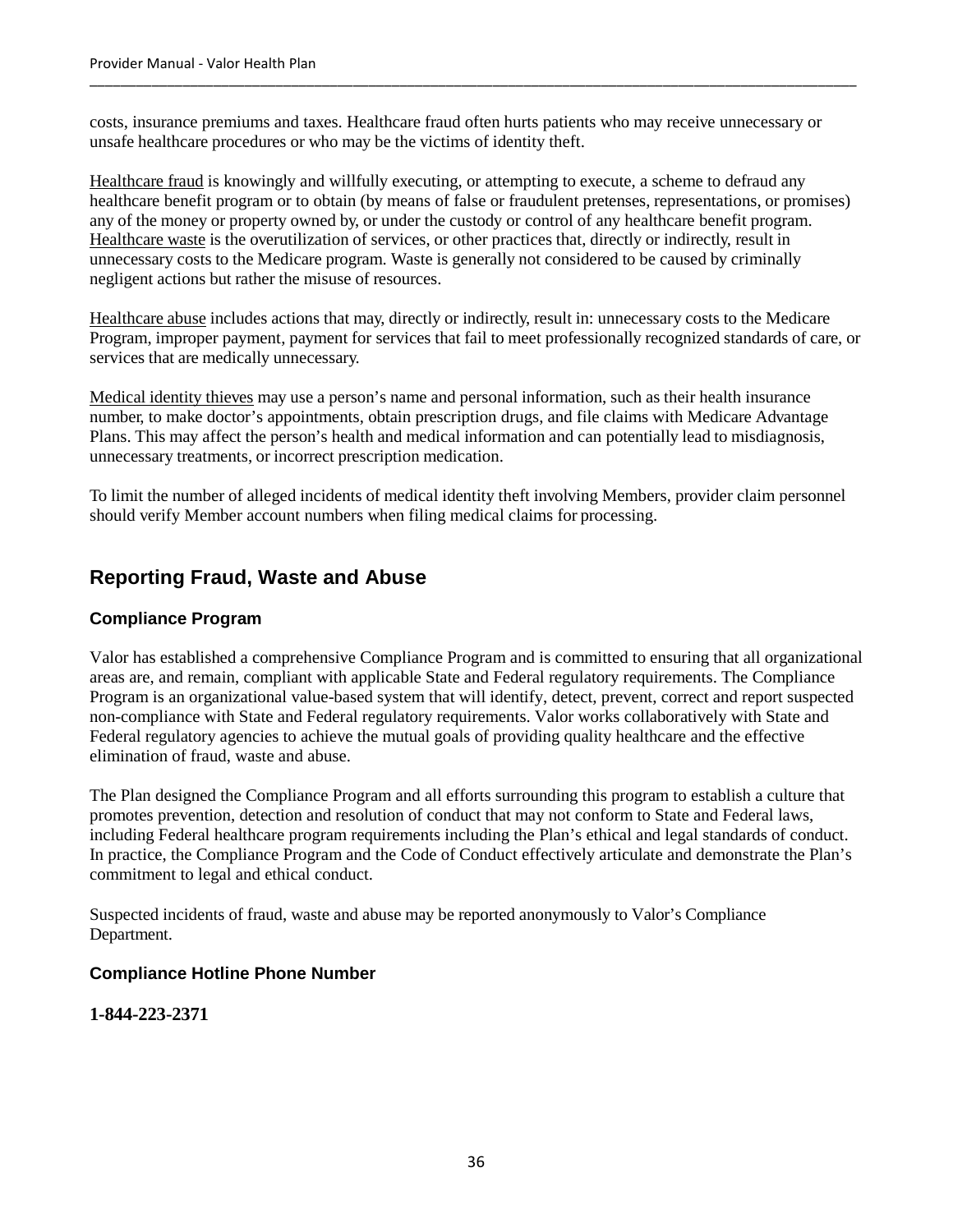You may also report suspected fraud, waste and abuse by regular mail by contacting:

### **Valor Health Plan - Compliance Officer Contact Information**

**PO Box 527 North Canton, Ohio 44720 Phone: 330-498-8220** 

### **Medicare Fraud Waste & Abuse Hotline**

Medicare Fraud Hotline: **1-800-447-8477**  Report online: https://oig.hhs.gov/fraud/report-fraud/

### **Additional Information**

- www.insurancefraud.org
- www.ssa.gov/oig
- www.nhcaa.org

# **Medicare Improvements for Patients and Providers Act (MIPPA)**

### **Rules Related to Marketing Medicare Advantage Plans**

In general:

- Doctors and office staff may not encourage patients to enroll in the plan in any way; doing so is considered "steering."
- CMS draws no distinction between exclusive and non-exclusive groups when it comes to regulations on steering.
- Providers may make available to their patients, information for all plans with which they are affiliated, including common area availability for health plan events and CMS-approved marketing materials.

### **Plan Affiliations**

Providers may:

- Release the names of plans with which they are affiliated.
- Announce plan affiliations through general advertising. Providers must make new affiliation announcements within the first thirty (30) days of the new contract agreement. However, new affiliation announcements that name only one plan may occur only once when using direct mail and/or e-mail. Additional communications must include all plans with which the provider contracts.
- Display affiliation banners, brochures and/or posters for all plans that have provided such materials and with which the provider is affiliated.

Providers should not:

- Make phone calls, direct, urge, offer inducements or attempt to persuade any prospective Medicare member to enroll in a particular plan.
- Suggest that a particular plan is approved, endorsed or authorized by Medicare.